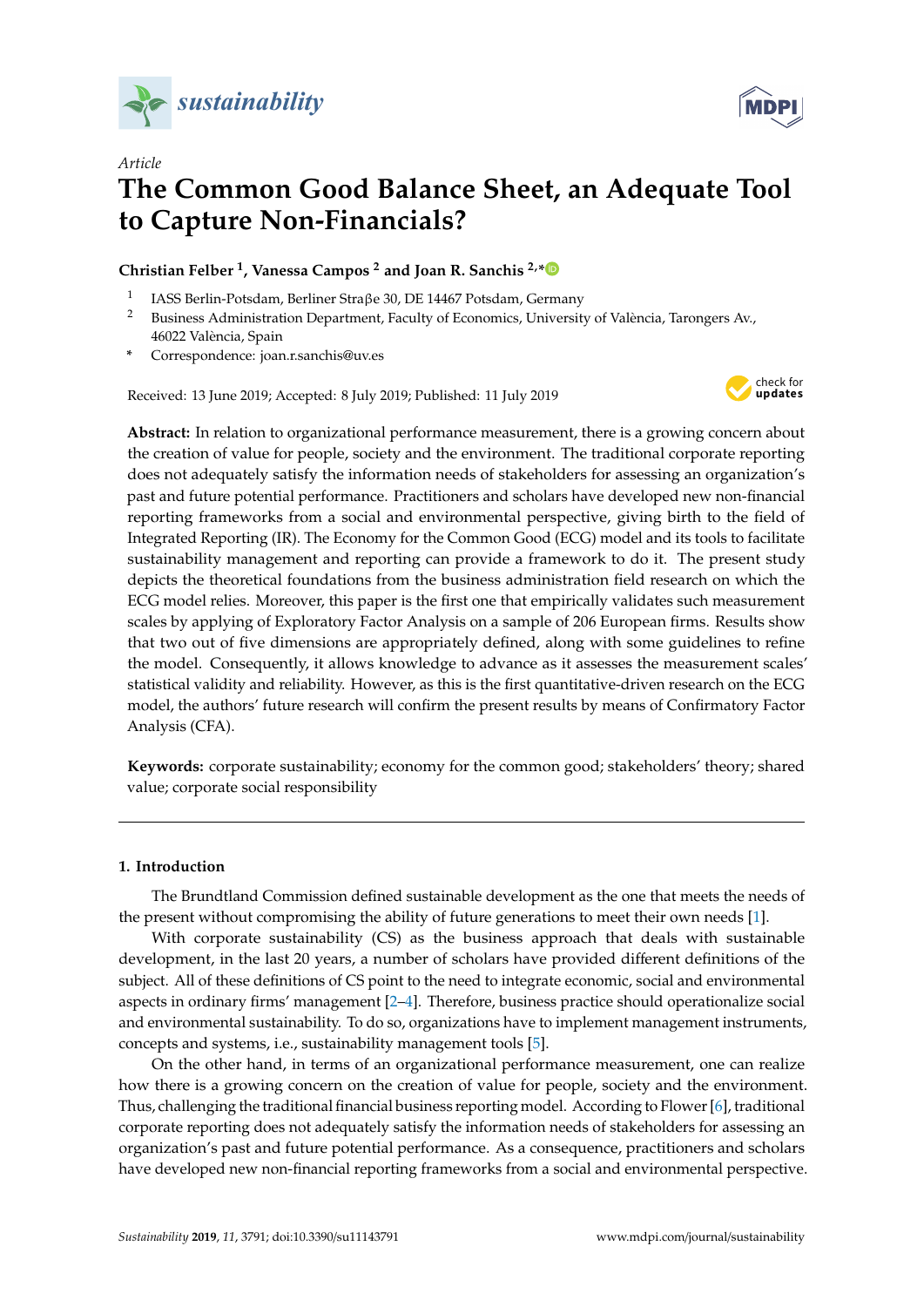This way, giving birth to the field of Integrated Reporting (IR), Dumay et al. [\[7\]](#page-19-5) provide a structured literature review of the field of IR from its starting point up to date.

In accordance with the above mentioned, for authors, it could be useful for the organizations to integrate sustainability management and reporting in one tool to facilitate the implementation and control of sustainability management. The Economy for the Common Good (ECG) model and its tools facilitate sustainability management and reporting; The Common Good matrix (CGM) and the Common Good Balance Sheet (CGBS) can provide a framework [\[8](#page-19-6)[,9\]](#page-19-7).

Following the triple bottom line approach [\[10\]](#page-19-8), Felber [\[11,](#page-19-9)[12\]](#page-19-10) proposes an alternative model: the ECG model, of which the purpose is to achieve full respect for human rights-related fundamental values within companies worldwide and, thus, a more employee-centered viewpoint of firms based on cooperation and the prosecution of general interest; hence, shedding light on the need to balance economic, social and environmental outcomes. The ECG model has as main goals the business contribution to the common good and cooperation instead of profit spirit and competition. From this point of view, economic growth and money are not goals by themselves; instead, they are considered means to achieve human welfare and quality of life for people [\[13\]](#page-19-11). The ECG model values are, essentially, the universal and basic principles of human rights: human dignity, solidarity and social justice, ecological sustainability and democratic participation and transparency.

The ECG model employs the CGM as the tool to guide and measure the contribution of the business to the common good [\[13\]](#page-19-11). In short, the CGM is the framework that the ECG model proposes to make compatible the creation of economic, social and environmental value and to measure the ability of the businesses to integrate the different types of value in their business model. This way, we argue that the CGM can be considered as a tool to lever business models based on corporate sustainability.

Furthermore, the CGM is the base to assess businesses in terms of their contribution to the common good, as it serves as the base to work out the CGBS. The CGBS is the tool that the ECG model proposes to measure business success in terms of economic, social and environmental impacts by means of scores, taking as a reference the stakeholders' approach [\[14\]](#page-19-12).

In the present work, the authors will perform a statistical validation of the metrics employed in the CGBS and the CGM to measure the organizations' contribution to the common good in terms of their ability to create different types of value: 1. Human dignity; 2. Solidarity and social justice; 3. Environmental sustainability; and 4. Transparency and Co-determination.

To do so, the authors employed a quantitative approach. Thus, authors tested the CGBS and the CGM measurement instruments by means of exploratory factor analysis (EFA) based on principal component analysis (PCA).

From an overall population of 400 European firms that implemented the ECG model by applying the CGM and producing the CGBS (being all these CGBS audited), the authors got a sample of 206 European firms from Germany, Austria, Switzerland, Italy and Spain. The data-gathering took place through an online survey during the first quarter of 2018.

This way, the authors validated the measurement instruments employed in the CGBS and the CGM. Therefore, they concluded that the CGBS resulted in an adequate tool to capture non-financial value creation.

The ECG model provides an alternative framework to implement CS management and reporting in an integrated way. Hence, it can contribute to overcoming critics on IR limitations [\[14\]](#page-19-12).

The current study is the first one that has empirically validated by means of quantitative methods (EFA) the metrics employed in the CGBS and the CGM; consequently, it allows knowledge to advance as it checks their statistical validity and reliability. This way, this paper contributes by shedding light on the different theoretical foundations tied to the business administration field research that have served to ground the ECG model and, at the same time, by means of the statistical validation of the measurement scales of the model it provides an assessment that can serve as a basis to refine a model that is currently in operation in a number of firms worldwide (mainly in Europe). Consequently, the results we got are relevant to scholars and practitioners.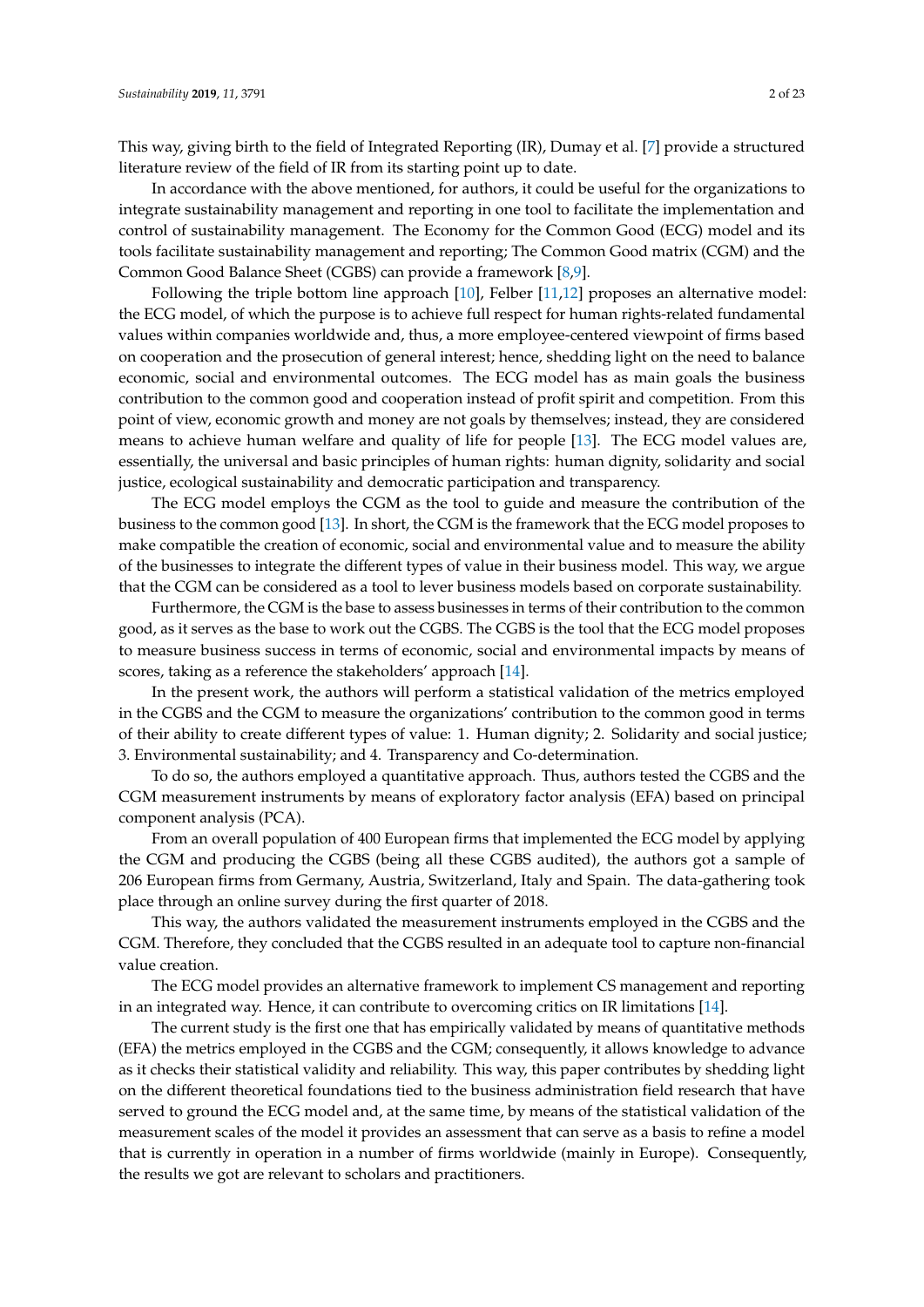Hence, the objectives of the present paper are: (1) review the different approaches that constitute the theoretical ground of the ECG model and its implementation-control tools, (2) assess whether the measurement scales proposed in the CGBS are adequate metrics to capture non-financials by integrating measures of social and environmental value creation for the key stakeholders, that is following a holistic value concept, and (3) provide guidelines to refine the measurement scales.

#### **2. Theoretical Framework**

The ECG model [\[13\]](#page-19-11) provides an organizational behavior model that can be translated into a set of interrelated management-control tools. Such model can be adopted by whatever type of organization: from the public or private sector, for profit or not for profit organizations. Thus, in the eyes of the ECG model, maximizing profit is not the last purpose of a firm; instead, profit becomes a means through which firms can create different types of value to contribute to the common good.

The fact of considering profit as a means to achieve the common good may involve the classification of the ECG as both a social and entrepreneurial innovation process. This way, the ECG allows to solve social needs and, at the same time, to create new social relations and reinforce economic value creation [\[15\]](#page-19-13).

On the other hand, scholarship has deeply analyzed the factors that drive businesses to succeed or fail. To do so, academia has produced several theoretical and empirical works that set up a number of theories and approaches in the field of business administration. However, up to date, there are no studies focused on the firms that operate under the ECG model. Despite this, some approaches and theories developed in the business administration field to explain how firms can achieve superior economic and financial performance to their rivals can be redefined to analyze the ECG firms' behavior [\[9](#page-19-7)[,16](#page-19-14)[,17\]](#page-19-15).

One of the first changes that one can appreciate when analyzing the ECG model is the one in the goals hierarchy, a consequence of the prevalence of common good over profitability. According to Aristotle, this order of things is the expression of a true "oikonomia", whereas the prevalence of profit over the common good as its opposite: "chrematistiké" [\[18\]](#page-19-16). Defining the common good as the (old and) new bottom line of economic activities requires a new approach to measure a business way to success. The CGM and the CGBS are the tools that allow to manage, measure and monitor the firm's behavior in terms of social and environmental concerns in an integrative way. Thus, they involve feedforward, concurrent and feedback control. Consequently, the CGM and the CGBS complement the information provided by the financial Balance-sheet and the income statement of a firm and help to implement sustainable business models. This way they make possible to manage and monitor the firm's behavior in terms of sustainability based on the intersection of the three dimensions: economic, social and environmental. Therefore, we can conclude that by putting the ECG model into practice allows the co-creation of economic, social and environmental value and, thus, it is aligned with the CSR approach. In the following sub-sections, we show the different approaches from which the ECG model derives and point the main contributions that ECG provides over those approaches. The reader must keep in mind that the ECG model tries to integrate and improve previous approaches by advancing on pre-existing knowledge.

#### *2.1. Stakeholders Theory and ECG Model*

The Stakeholders theory [\[14](#page-19-12)[,19–](#page-19-17)[22\]](#page-19-18) holds that those who can influence or be influenced by the actions of an enterprise (groups or individuals) must be considered as an essential part of business strategy. Such theory has been taken as a base to develop other topics as for example CSR [\[23,](#page-19-19)[24\]](#page-19-20) or in the framework of corporate politics, that is, the attempts to influence political institutions and/or political actors in favor of the business interests [\[25\]](#page-19-21). Hence, this theory places stakeholders in the core of business attention but does not refer to how to manage them [\[26](#page-19-22)[,27\]](#page-20-0).

The extant literature advocates for IR to take into consideration stakeholders' opinion and allow their participation in the process. The implication of stakeholders in the process of producing an IR is key to ensure the implementation of sustainability management, because this way the organizations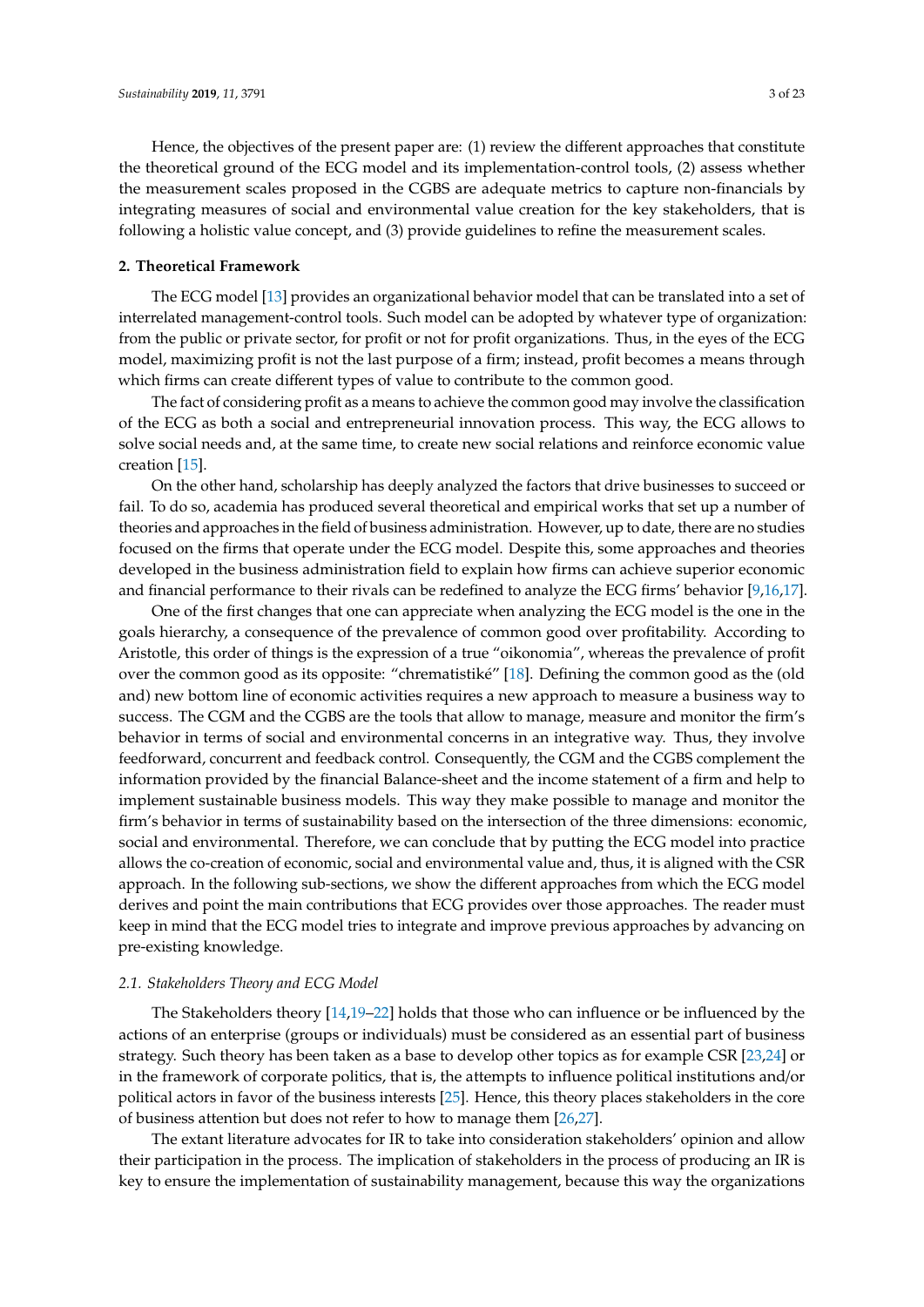can identify the key social and environmental concerns on which they can work to enhance their positive impacts and minimize the negative ones [\[28,](#page-20-1)[29\]](#page-20-2).

Thus, Bellantuono et al. [\[28\]](#page-20-1) point to the current non-existence of specifications on how to get the active participation of stakeholders. According to them, the research body on quantitative-based techniques to lever stakeholders' participation and management is still scarce. In this sense, the ECG model can provide a framework to facilitate sustainable-driven stakeholders' management. To do so, it takes qualitative variables related to business sustainability and stakeholders as a reference and turns them into scores.

In the ECG model, organizations employ the CGM to work out the CGBS. Through this matrix the ECG model measures the degree of relation between the business activities that the organization holds with its different stakeholders (suppliers, owners, equity and financial service providers, employees, customers and business partners and social environment) in terms of the human and ethical values measured in the model (human dignity, solidarity, and social justice, environmental sustainability and transparency and co-determination). Therefore, we can affirm that the CGM and the CGBS are tools that allow to manage and measure the business relationships with its stakeholders taking as a basis the human and ethical values. Furthermore, the ECG model also incorporates a multi-stakeholders approach [\[30\]](#page-20-3) which considers that the business creation of value should be spread among the different stakeholders (internal and external to the organization).

However, we hold that the ECG model goes beyond the stakeholders' management as the business last purpose is its contribution to the common good [\[31\]](#page-20-4). Being this contribution measured as its contribution to human dignity, solidarity, social justice, environmental sustainability and transparency and co-determination in relation to the business stakeholders. By specifically considering the business stakeholders (grouping them into five categories), the CGM allows to identify weaknesses in regards of every one of the stakeholders' management and, thus, pointing out the areas that can be improved.

#### *2.2. Shared Value Approach and ECG Model*

Porter and Kramer [\[32\]](#page-20-5) (p. 6), defined shared value (SHV) as "... policies and operating practices that enhance the competitiveness of a company while simultaneously advancing the economic and social conditions in the communities in which it operates. Shared value creation focuses on identifying and expanding the connections between societal and economic progress . . . "

Hence, the underlying idea is that firms can simultaneously create economic, social and environmental value (i.e., customer's welfare, natural resources over-exploitation, key suppliers' sustainability and/or disadvantage situation of local communities in which the company operates) [\[33\]](#page-20-6). By all what has been pointed before, Porter and Kramer [\[34\]](#page-20-7) pointed to SHV to be a concept that goes beyond Corporate Social Responsibility (CSR). According to them, CSR conceives social value creation as somewhat peripheral and, always subordinate to economic value creation, in the firm's strategy. In this sense, for them, CSR policies are the consequence of the firm's search for social legitimacy, thus, maximizing short-term profits [\[32\]](#page-20-5).

Therefore, by means of SHV, they redefine capitalism borders as the focus on a different aspect to lever the businesses' competitive capacity [\[35\]](#page-20-8): i.e., reconceiving products and markets, redefining productivity in the value chain and developing local clusters. According to them, reconceiving products and markets consists of identifying the new needs of societies in fields of healthcare, housing, environment, etc., generating innovating products to fulfill those needs co-creating value for the environment, society and businesses. On the other hand, by means of redefining productivity in the value chain, i.e., reconfiguring the activities of the value chain from the perspective of the SHV, businesses enhance the use of resources, logistics, energy and employees' productivity, thus minimizing resource waste. In addition, local clusters development allows the implementations of improvements in different business areas by means of cooperation with local businesses (suppliers, customers, competitors) and also with different types of local institutions (business associations, local bodies, etc.).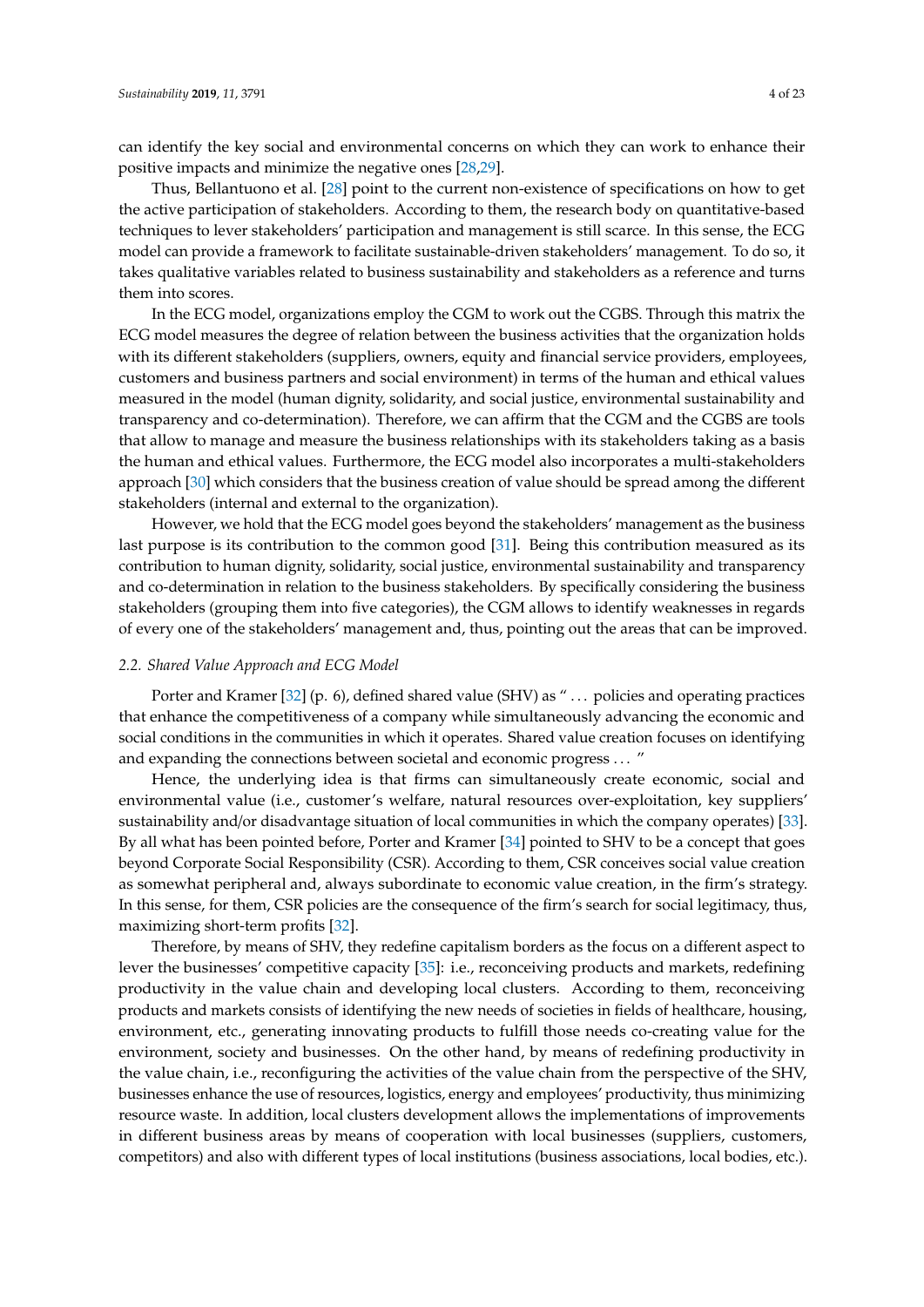However, a strategy based on SHV is a bet for the long term as their outcomes can involve longer time period and higher initial investment " . . . higher return and broader strategic benefits to all the participants ... " [\[32\]](#page-20-5) (p. 4).

As in the case of the ECG model, such approach confers an important role to market transparency, as well as to cooperation as an essential condition to create SHV (i.e., cooperation between the firm and its supply chain) [\[36](#page-20-9)[,37\]](#page-20-10). However, unlike the ECG model, SHV model does not advocate for replacing competition with cooperation.

Another key difference between both models is the role they give to business' profits. In the case of SHV, the underlying idea consists of the simultaneous co-creation of social (in a broad sense which includes environmental) and economic value. Therefore, SHV considers social and economic value creation as goals at the same level. In this sense, the SHV model provides full legitimacy to business growth as a strategic goal. Conversely, the ECG model considers business' profits and economic value creation merely as a means that allows businesses to contribute to the common good. That is, as a mean to generate social and environmental value.

Despite these differences, the underlying logic proposed by Porter and Kramer [\[32\]](#page-20-5) about how to create SHV can lever the future development of the ECG model [\[38](#page-20-11)[,39\]](#page-20-12). Some of the actions that drive to SHV creation are also a way to integrate the ECG values into business behavior: human dignity, solidarity, social justice, environmental sustainability, transparency and co-determination.

However, we must take into consideration that SHV approach does not include business' ethical values; instead, such issues are relegated to a second term [\[40\]](#page-20-13). For that reason, according to the SHV approach, businesses can co-create social and economic value, but such approach will not guarantee business' legitimacy because it does not guarantee that businesses assume full responsibility for their actions [\[41](#page-20-14)[,42\]](#page-20-15).

#### *2.3. Triple Bottom Line and ECG Model*

The Triple Bottom Line (TBL) has its origins in Carroll's pyramid [\[43](#page-20-16)[–45\]](#page-20-17). Thus, Carroll's pyramid points to the existence of four types of CSR: economic responsibilities (be profitable), located at the base, on a second level, there are the legal responsibilities (obey the law as society's classification of what is right or wrong), on a third level, we find ethical responsibilities (be ethical, obligation to do what is right, just and fair and avoid harm), finally, on the top of the pyramid, we find philanthropic responsibilities (be a good corporate citizen, contribute resources to the community, improve quality of life). The ECG framework tries to operationalize the concerns related to ethical and philanthropic responsibilities of the firms, i.e., those voluntary adopted by the firms [\[46,](#page-20-18)[47\]](#page-20-19).

Following Elkington [\[10\]](#page-19-8) (p.3), "the sustainable development is compromised with economic prosperity, environmental quality, and social justice". Thus, it takes into consideration three different lines: society, economy and environment. Society depends on the economy and this, in turns, depends on the global eco-system whose health is represented as the third line of the TBL. Society should be viewed in terms of its relations with economy and eco-system, giving birth to a set of relationships among the three lines [\[48,](#page-20-20)[49\]](#page-20-21).

The TBL model employs a matrix to measure in a quantitative way the impact generated by the organization from an economic, social and environmental point of view [\[50\]](#page-20-22). Such three dimensions are neither static nor stable; on the contrary, they are viewed from a dynamic perspective due to the consideration of the organizational environment in the model. Thus, every one of the lines acts as a continental platform which can move independently from the others. So that it can be placed above, below or beside the others; this involves the possible existence of frictions among them [\[51](#page-20-23)[,52\]](#page-20-24).

Notwithstanding the above mentioned, the matrix relates the three basic dimensions (economy, society and environment) with the organization's stakeholders (shareholders, franchisees and/or subsidiaries, employees, customers, competitors, local communities, humanity, future generations and the natural world or eco-system).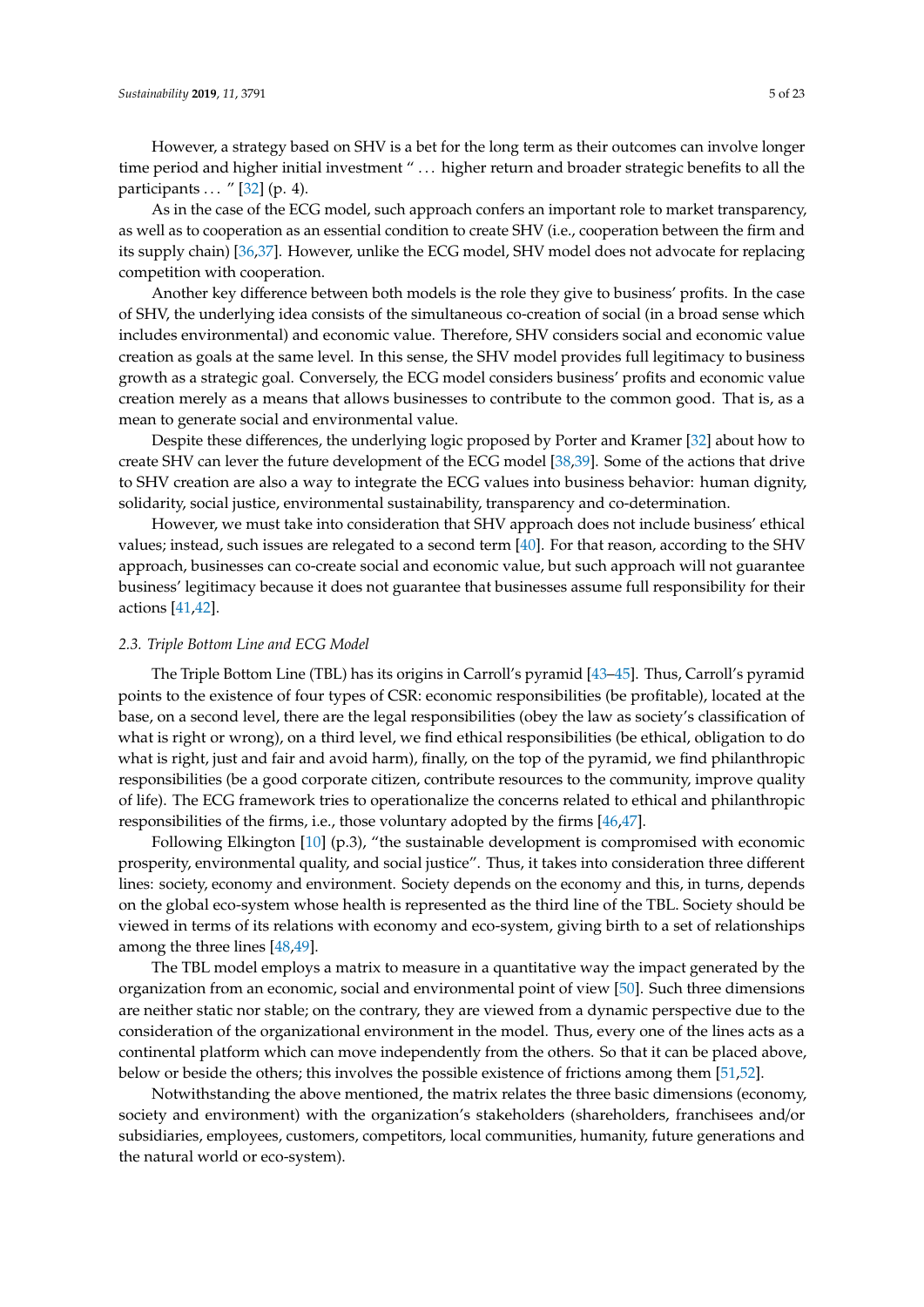The model has succeeded in the last years as it has served to design and implement CSR policies. It is possible to explain its growth by two reasons: (1) the three dimensions of the model are easy to understand and integrate within the organization goals due to its simple formulation; (2) is the approach employed by the Global Reporting Initiative (GRI) to write the guides that serve as a basis to produce sustainability reports, being the GRI guides the most known and employed at global level.

The TBL has been applied to both the public and private sector, i.e., for profit and not for profit organizations [\[53\]](#page-20-25). However, as pointed by Elkington [\[54\]](#page-20-26), the TBL is not exempt from critics. Recently, he stated that "the Triple Bottom Line has clearly failed to bury the single bottom line paradigm" [\[55\]](#page-21-0). Gary and Milne [\[56\]](#page-21-1), point to the fact that in case of exchange among the three different types of final outcomes, it is the financial outcome the one that becomes more important over social and environmental outcomes. Thus, in practice, social and environmental outcomes are subordinate to businesses' profitability. Likewise, McDonough and Braungart [\[57\]](#page-21-2) criticize TBL for being a measure of "bottom line". Therefore, TBL would be providing strategies to firms addressed to minimizing negative outcomes instead of levering the design of sustainable products and processes as a starting point for businesses, thus, preventing negative outcomes.

The TBL and the ECG model share the triple dimension as a basis to build up their sustainability. For us, the ECG model goes beyond the TBL in the sense that it takes into consideration not only the outcomes for the different stakeholders but also the path followed to get those outcomes. That is, it is not only what you got it is also how you got it what matters.

#### *2.4. Corporate Sustainability, Integrated Reporting, and ECG Model*

The concept of CS has its origins in the relationship between CSR and sustainability [\[58\]](#page-21-3). The Brundtland Commission [\[1\]](#page-19-0) employed the concept for the first time in its report of 1987.

Despite the different points of view arisen around sustainability [\[59\]](#page-21-4), all of them share the following traits: economic viability, full respect for the environment and be socially equitable [\[2](#page-19-1)[,60\]](#page-21-5).

Since 1987, the United Nations has held a number of summits and conferences from which several agreements on sustainability goals have been made. The last one has been the Summit of 2015 which set the seventeen sustainable development goals to be achieved in 2030: (1) no poverty, (2) zero hunger, (3) good health and well-being, (4) quality education, (5) gender equality, (6) clean water and sanitation, (7) affordable and clean energy, (8) decent work and economic growth, (9) industry, innovation and infrastructure, (10) reduced inequalities, (11) sustainable cities and communities, (12) responsible production and consumption, (13) climate action, (14) life below water, (15) life on land, (16) peace, justice and strong institutions and (17) partnerships for the goals.

From its part, the Dow Jones Sustainability Index (DJSI) defines CS as a business approach that pursues the long run creation of value for shareholders by means of taking advantage of opportunities and, at the same time, performing effective management of the inherent risks to economic, environmental and social development. Such definition goes beyond the mere concept of environmental sustainability, providing a strategic focus based on value creation [\[61\]](#page-21-6) which differentiates it from CSR [\[62\]](#page-21-7). Despite it, DJSI does not take into consideration the creation of value for the rest of the stakeholders (only shareholders). This trait differentiates it from the ECG model.

Furthermore, the CS approach, as SHV approach, does not consider business' ethical behavior or let this issue in a second term, which impedes the firm to take full responsibility for its actions and give a response to the legitimate stakeholders' expectations [\[42\]](#page-20-15). Unlike the CS approach, the ECG model puts ethical behavior in the core of business management, placing it on the first level, which turns such an approach into somewhat global and integrative.

In the same way that economic performance can and must be measured, the same consideration is applicable to sustainability [\[63,](#page-21-8)[64\]](#page-21-9). This goal can be achieved through a system of non-financial indicators to measure organizational performance and impact in terms of social and environmental concerns [\[65,](#page-21-10)[66\]](#page-21-11).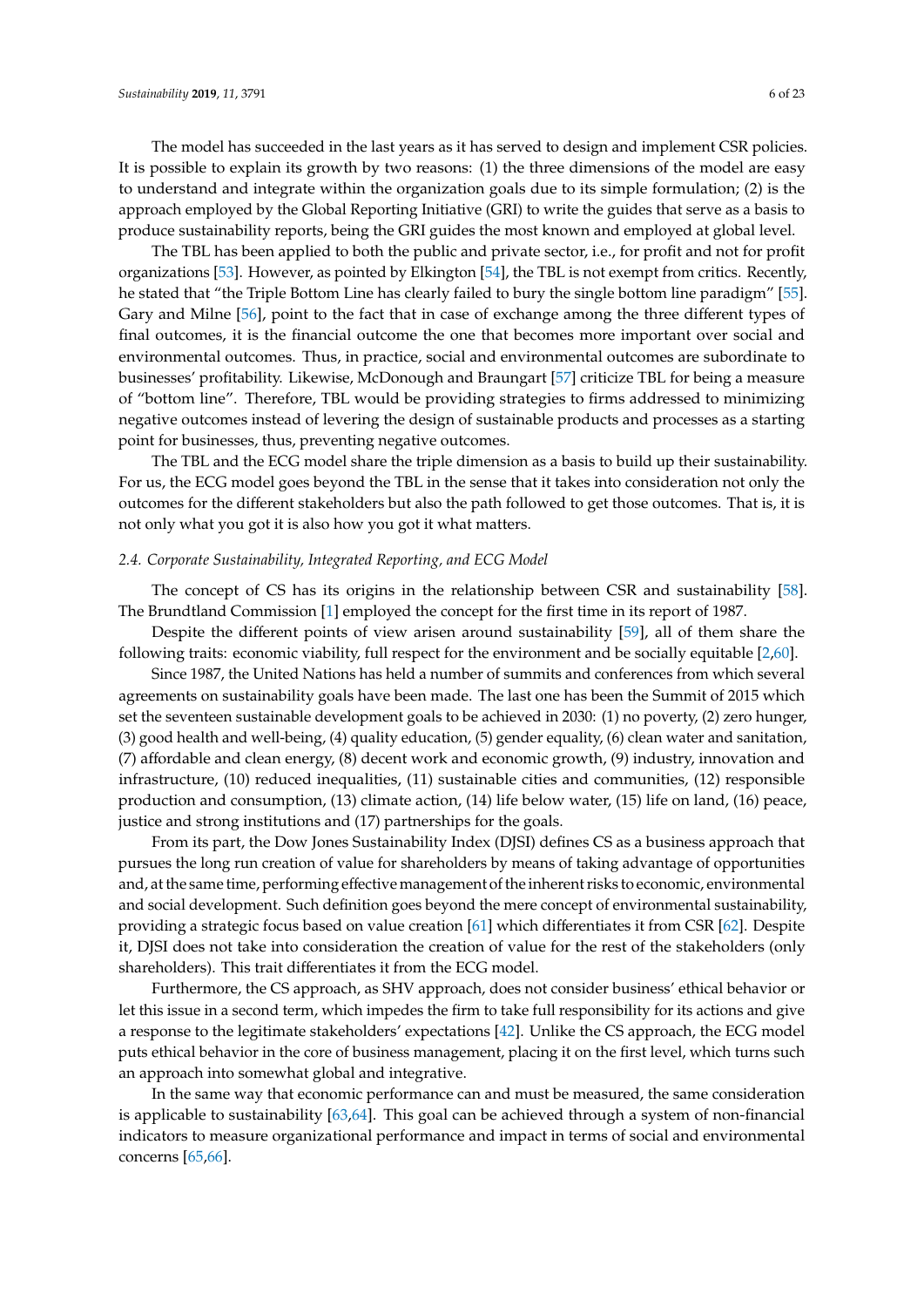Until recently, firms did not have any legal duty of providing non-financial information. In this sense, in 2014 the European Directive 2014/95/UE included the duty of performing a non-financial statement (NFS) for large firms. Those with an overall Balance Sheet above 20 millions of  $\epsilon$  or a net revenue above 40 millions of  $\epsilon$ , of public interest, with their headquarters located at any country of the EU or listed on any of the EU stock market and with more than 500 employees by the end of the fiscal year. Such an NFS must include information related to (1) business model description (activities performed and essential information about how these activities are performed); (2) an explanation on policies and procedures (including environmental and social concerns, staff, human rights and corruption prevention); (3) the main risks related to the issues included in point 2 and how they can be associated with the firm's core businesses; (4) key non-financial indicators (KPI), relevant to the firm's core business. In case these indicators were not provided, indicate the reason/s why they were not applied.

In the present, the most extended non-financial reporting come from 'Global Reporting Initiative' (GRI), since 1999 [\[67\]](#page-21-12). GRI is a not-for-profit independent international organization based on network structure. In its activities participate thousands of professionals and organizations from a number of industries, communities and world regions [\(www.globalreporting.org\)](www.globalreporting.org). Up to July 2018, the version in force is G4 designed in 2013 and launched in 2014. From July 2018, a new version based on four interrelated modules (Universal, Economic, Environmental and Social) has substituted G4.

An important milestone in terms of corporate sustainability reporting happened in 2010 when the International Integrated Reporting Council (IIRC) developed a global integrated report (IR) for the first time. The purpose was to build up a set of corporate reporting rules internationally accepted and to overcome the existing problems of over-information, lack of clarity and reliability [\[68,](#page-21-13)[69\]](#page-21-14).

According to IIRC [\(www.integratedreporting.org\)](www.integratedreporting.org), "an IR is a concise communication about how an organization's strategy, governance, performance, and prospects, in the context of its external environment, lead to the creation of value in the short, medium and long-term". In other words, IR contains the essentials about financial, social, environmental and corporate governance information by summarizing it in one report. Thus, such report becomes the firm's main picture facing third parties [\[70\]](#page-21-15). Hence, IR goes beyond sustainability reporting being the natural next step [\[71,](#page-21-16)[72\]](#page-21-17). In the present, we can observe an exponential growth in the number of reports included in the GRI database as "integrated" reports. They must include: (1) an overall vision on the organization and its environment (the organization's scope, the legal, political, social and environmental issues that can affect the organization and its value creation); (2) governance (how the organization's governance structure is and how it can lever the organization's value creation in the short, medium and long-term); (3) business model (the organization's recipe to create value); (4) risks and opportunities (specify the main risks and opportunities affecting the organization and how they can support the organization's ability to create value); (5) strategy and resource allocation (what is the organization's last purpose and how it will do it); (6) performance and strategic goals within the time frame; (7) perspectives (specify the organization's main challenges and uncertainties to implement its strategy); (8) essential assumptions (determination of the relevant aspects to be reported and how they are quantified and evaluated).

It is important to note that GRI guides recommend, despite it is not mandatory, the verification of the IR (which includes non-financial information). Such verification should be in charge of an independent expert who has to produce his/her own conclusions on the reliability and adequacy of the information (compared with standard values). To perform this verification process, IIRC has developed a set of international rules and standards. Therefore, ensuring comparability and credibility to the stakeholders to whom the information is addressed. These standards are commonly known as "International Standards on Assurance Engagement" (ISAE). Among them, we point out: AA1000 APS and ISAE 3000. Sometimes both are combined as they show complementary traits.

Moreover, there are independent agencies capable of assessing any type of organization worldwide in terms of CS and IR. These agencies pick up the relevant information from different sources (public reports, the corporate website and others), later on, they contrast it by sending questionnaires to third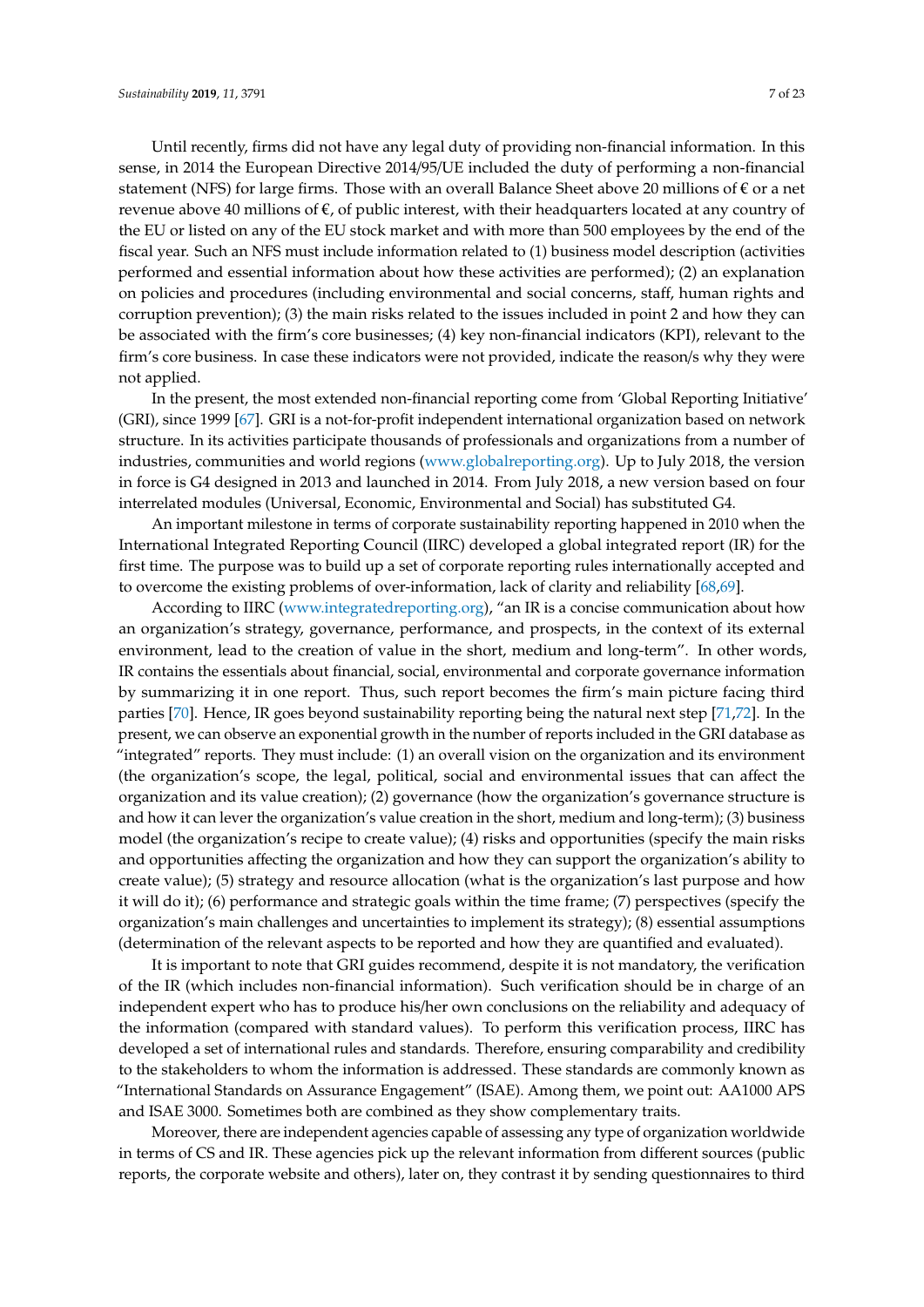parties (NGOs, consumers associations, environmental associations, unions). Once the information has been obtained and contrasted, the results are expressed in terms of measurable variables for every one of the analyzed dimensions. These results allow classifying the organizations involved in the assessment and their countries of origin. During the last years a number of sustainability agencies have proliferated at a global level (i.e., EIRIS, Sustainalytics, Oekom Research AG, MSCI ESG Research and RobecoSam Sustainability Investing). All these agencies work with the methodology known as Socially Responsible Investment (SRI), a process that takes into consideration social, environmental and corporate governance criteria to support the investment making decision process. Such a process consists of two phases: the first one is normalization (setting up and disseminating the principles of SRI) and the second one is screening or social rating (checking and certifying the firm accomplishment of SRI principles). By its part, MSCI ESG rates more than 3000 corporations in the USA according to three criteria: environmental (climate change and clean technologies, pollution, toxic wastes and recycling), social (investment in the community, diversity and equal opportunities at workplace, human rights and labor relations) and corporate governance. This rating also includes another component related to products and processes related to the exclusion of investment in products like the alcoholic ones, tobacco, betting houses, arms industry and nuclear industry. In this process, the above-mentioned criteria are classified as strengths or weaknesses and scored with 1 or 0 points [\[73\]](#page-21-18). In Europe, Vigeo-Eiris is the leader rating agency. It employs the Equitics<sup>®</sup> model, based on internationally recognized standards to assess to what point the firms take into consideration their goals in terms of CSR in their strategy definition and implementation. This model distributes scores in six dimensions: human rights, environment, corporate behavior, corporate governance and community participation [\[73\]](#page-21-18).

From its part, the ECG model [\[13\]](#page-19-11) takes many of the indicators employed by IR, adds other indicators and offers a global and integrative insight on businesses, but it tries to promote changes not only inside the businesses but also at the social level. In this sense, businesses are considered as a change lever, a force for good. However, the ECG model only considers social and environmental concerns and tries to improve the measurement of stakeholders' management in terms of social and environmental concerns. This is because the ECG assumes that economic and financial reporting are currently well developed and grounded; thus, the gap exists in the fields of social and environmental outcomes measurement.

The ECG model employs the Common Good (CG) matrix as the tool to manage and measure the contribution of the business to the common good [\[13](#page-19-11)[,16](#page-19-14)[,17\]](#page-19-15). In short, the CGM is the framework that the ECG model proposes to make compatible the creation of economic, social and environmental value and to measure the ability of the businesses to integrate the different types of value in their business model. This way, we argue that the CGM can be considered as a tool to lever business models based on corporate sustainability.

Such a matrix relates the firm's behavior in terms of the general principles and values of human rights, grouped into four categories ("human dignity", "solidarity and social justice", "environmental sustainability" and "transparency and co-determination"), to the stakeholders grouped into five categories ("suppliers", "owners, equity and financial services providers", "employees", "customers and business partners" and "social environment"). Hence, the CGM employs as one of its bases the Stakeholders approach [\[14\]](#page-19-12) to measure the business contribution to the common good.

Hereafter, we proceed to analyze such aspects for every one of the stakeholders considered in the CGM [\[74\]](#page-21-19).

According to the ECG model, the relationship between the business and its suppliers should be based on the promotion of human dignity in the supply chain. In this sense, businesses have to be conscious of their responsibility for the value network in which they participate. Thus, the criteria to select suppliers are proper work conditions (wages and labor rights), environmental aspects (raw materials and sources of power employed), social effects on other groups and regional alternatives. The model proposes the prioritization of regional, green, social suppliers to avoid carbon print, the control of risks (i.e., pollution) related to products/services and the payment of fair prices in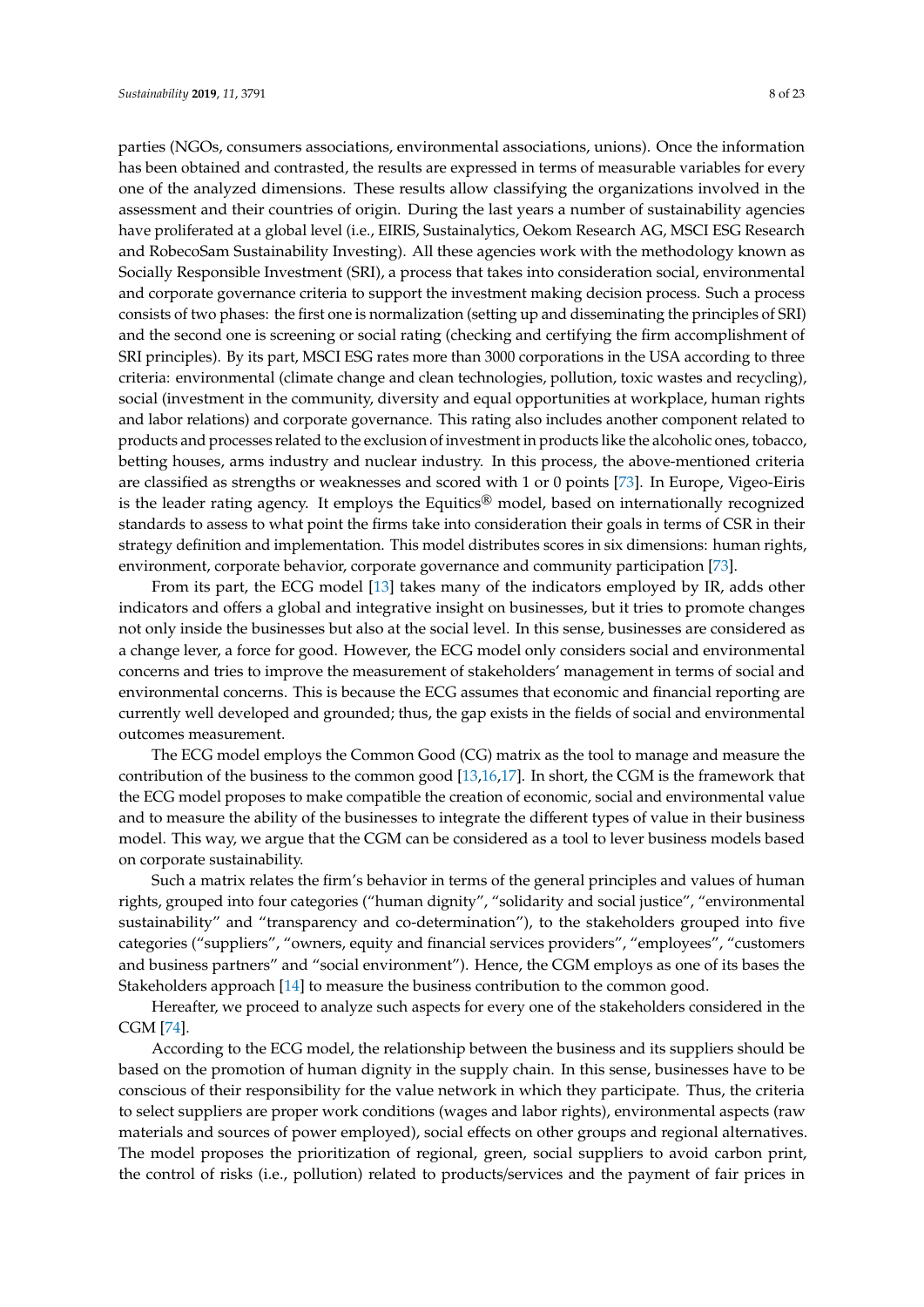origin. From an entrepreneurial point of view, we conclude that the ECG model helps to lever local entrepreneurship due to the proximity criterion to select suppliers; this way, it contributes to the local economic development. Furthermore, given the prioritization of social criteria, it also creates opportunities for local social enterprises.

The ECG Business behavior in regards to its funding is based on ethical financial management. To do so, businesses prioritize operation with ethical banking and invest their surplus in ethical and environmentally sustainable projects. The matrix also advocates for strengthening self-funding and fostering the funding coming from commercial exchanges between businesses. Hence, we can conclude that The ECG model drives to the implementation of a private financial system based on ethical and social values.

On the other hand, the relationship between The ECG businesses and their employees is also based on ethical human resources management (HRM). HRM is one of the most valuated set of practices by the firms, as it drives to appropriate management of human capital, can create a good working environment and connects people and firms. This way, HRM must drive to ensure human dignity at the workplace through the creation of healthier working conditions based on freedom in the workplace and cooperation. The proposed criteria are workplace quality, equality, fair distribution of work loading, social, ethical and environmentally friendly behavior promotion among employees, fair distribution of the income generated and keeping internal democracy and transparency in the decision making process.

In relation to the business relationship with its customers and competitors, The ECG model advocates for fair sales management. The goal is to treat customers as business partners by putting into practice long-term relationships based on conscious consumerism and ethical buying practices. The CGM proposes as criteria: the use of social marketing practices, employee's training in relation to fair commercial practices, employees' compensation systems in relation to sales targets and customers' participation in the business decisions related to the offer of ethical and green products/services. This way, The ECG model promotes conscious consumerism and business sustainability not only in the business that applies the model but also in its customers' behavior. Heidbrink et al. [\[75\]](#page-21-20), who have done qualitative research on the ECG model, pointed out that it has the potential to promote a post-growth economy as consumers are asked if they really need the product or service of a company.

Finally, the ECG model also proposes an ethically driven environmental management. In this sense, The ECG businesses define themselves as citizen organizations socially responsible with a strong commitment to the social environment in which they operate. To do so, the CGM proposes the following criteria: human needs satisfaction assessment, return a part of the profits to the local community, reduction of the effects on the environment at the minimum possible level, minimize dividends distribution and set up transparency and participation systems to ensure social co-determination and transparency.

Previously, there have been four versions of the CGM that have evolved into the 5.0 version in force since May 2017 after seven years of experience since the ECG model was launched. The 5.0 CGM can be consulted at www.ecogood.org/en/[common-good-balance-sheet](www.ecogood.org/en/common-good-balance-sheet/common-good-matrix/)/common-good-matrix/.

From the application of the CGM dimensions and indicators, it is possible to produce the CGBS which is an integrated report that includes social and environmental information. Such report also includes improvement measures and can be verified as in the case of IR.

The verification process in the ECG model can be performed by means of a peer to peer procedure (similar to benchmarking) or by an external audit (approved auditors). There exists a support agency for the common good, which is in charge of auditors training, auditors approving, advisors training and advisors approving. Furthermore, this agency has set up a system to recognize businesses achievements when they perform the whole process. The term employed to perform the ranking of the firms is "seed". Then, they qualify with one seed the businesses that have produced their CGBS, two seeds if the businesses also followed an audit peer to peer, and three seeds if the businesses produced their CGBS and also followed an external audit. Such agencies take the form of associations that operate at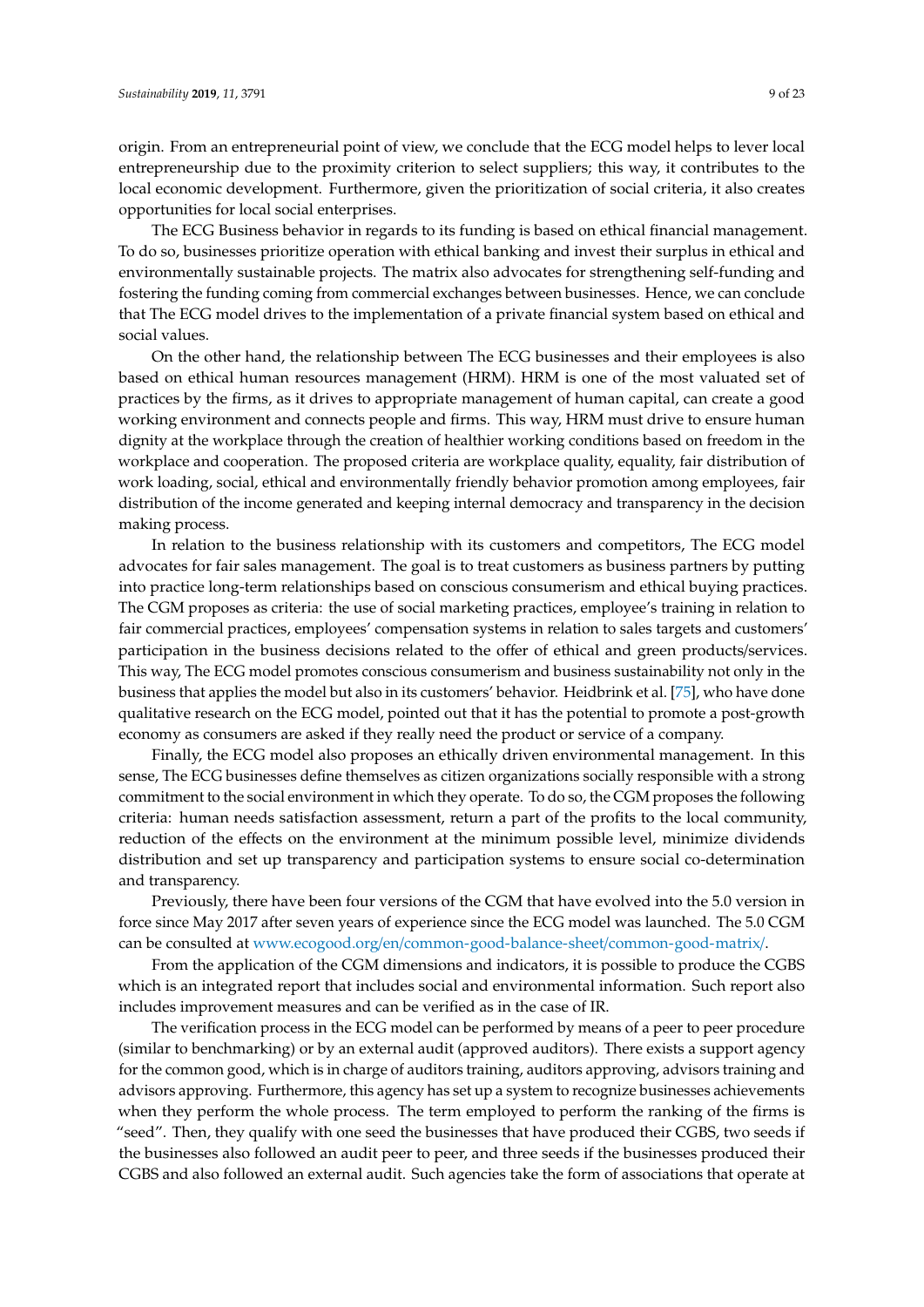country and/or regional level. Currently, there are Associations for the promotion of the Economy for the Common Good in nine different European countries: Austria, Germany, Switzerland, Italy, Spain, France, Sweden, United Kingdom and The Netherlands. There exists another association in Chile.

Figure 1 below, summarizes the relationships of the ECG model and its implementation-control tools (the CGM and the CGBS) with the pre-existing models (TBL = Triple Bottom Line, CS & IR = Corporate Sustainability and Integrated Reporting, SHV = Shared Value and, Stakeholders' Theory) to capture non-financials based on sustainability approach. to capture non-financials based on sustainability approach.

<span id="page-9-0"></span>

**Figure 1.** The Economy for the Common Good (ECG) model's origins. **Figure 1.** The Economy for the Common Good (ECG) model's origins.

## **3. Methodology 3. Methodology**

#### <span id="page-9-1"></span>*3.1. Data-Gathering and Sample Profile 3.1. Data-Gathering and Sample Profile*

be distributed among the firms that have implemented the ECG model from 2011 to 2017 in Europe. Such questionnaire asked the firms about the scores they have obtained in the different items included in the CGM and reported in the CGBS. It also picked up information on the industry, age, country of origin, number of employees and turnover, with these variables treated as control variables for countries and turnover, number of employees and turnover, with the statistical purposes. To validate the metrics employed in the CGM and the CGBS, we designed a questionnaire to

We distributed the questionnaire through an e-mail addressed to the firms' managers during the first quarter of 2018. The e-mail contained a link that allowed the firms to fulfill the questionnaire on the online platform "Survey Monkey"; they could also upload their CGBS to the platform or send it by e-mail. This facilitated the data-gathering, as it enabled the researchers to download the data matrix directly from the online platform; then, they only had to type the scores of the firms that had opted for uploading their CGBS or sending them by e-mail.

The population comprised an overall of 400 European firms that had implemented the ECG model by producing and auditing a CGBS up to 31 December 2017. We identified the population through the database of the European Association for the promotion of the Economy for the Common Good that can be accessed at https://www.ecogood.org/en/community/.

We sent the questionnaire to the overall population and got an overall of 206 full and valid responses, that is, the sample comprised 51.50% of the population. Thus, 83.98% of the firms included in the sample operated in the tertiary sector, 11.17% in the secondary one and 2.43% in the primary sector. By size, 55.83% were micro-enterprises, 38.35% SME and 5.83% large enterprises. Five European countries concentrate most the sample of the ECG firms: Germany (39.8%), Austria (30.1%), Spain  $\mathbf{E}$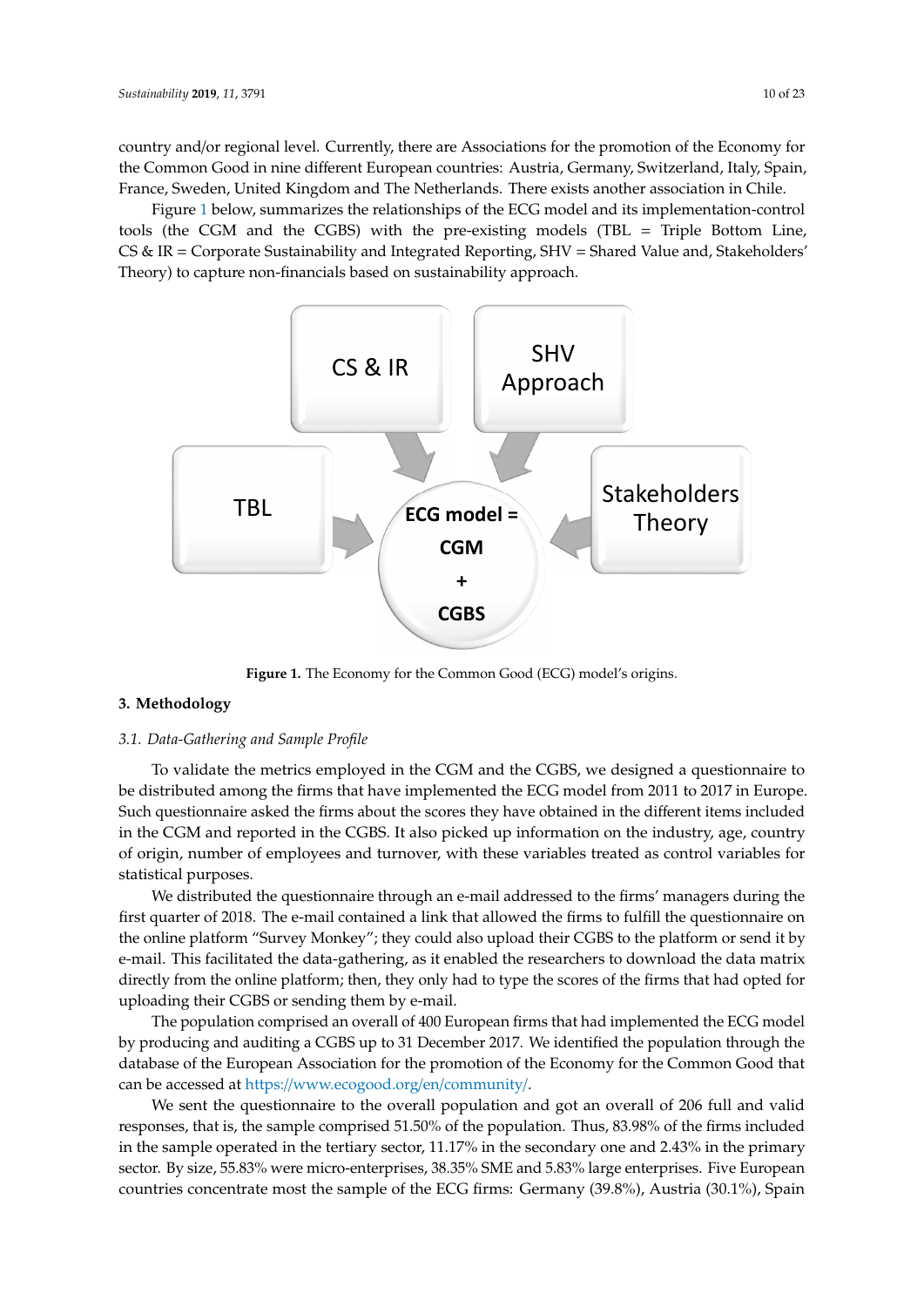(19.4%), Italy (7.8%) and Switzerland (2.4%). The rest of the European countries accounted for 0.49% of the sample.

The firms can obtain a maximum score of 1000 points by applying the metrics included in the CGM and reported in the CGBS. The average score obtained by the firms was 497, the median was 498; which means that, according to the rating employed by the CGBS, most of them fall into the "experienced" level (between 301 and 600 points). Specifically, 67.96% of firms in the sample fall into the "experienced" level, 24.27% of the fall into the "exemplary" level (between 601 and 1000 points). None of them fall into the "beginner" level (between 1 and 100 points) and 7.77% of them fall into the "advanced" level (between 101 and 300 points).

#### *3.2. Measures*

As the last purpose of the current study is to statistically test and validate the measurement scales employed in the CGM and the CGBS, we took into consideration the dimensions and items included in the 5.0 version of the ECGM and the CGBS (the version currently in force).

Furthermore, given that the present study includes the European firms that have implemented the ECG model producing their CGM and CGBS from 2011 to 2017, we had to deal with five different versions of the CGM and the CGBS. Consequently, the first task to do was to homogenize the measures and transform them into the 5.0 version. To do so, we employed the conversion table elaborated by the ECG advisors that have been in charge of the development of the five versions of the model.

Table [1,](#page-10-0) below, depicts the dimensions and measures (items) that the CGM and the CGBS employ to measure the relationship of the firms with their stakeholders in terms of social and environmental concerns.

<span id="page-10-0"></span>

| Dimension                                         | <b>Items</b>                                                                                                                                                                                                                          | <b>Measurement Scales</b> |
|---------------------------------------------------|---------------------------------------------------------------------------------------------------------------------------------------------------------------------------------------------------------------------------------------|---------------------------|
| Suppliers<br>A                                    | A1. Human dignity in the supply chain.<br>A2. Solidarity and social justice in the supply chain.<br>A3. Environmental sustainability in the supply chain.<br>A4. Transparency and co-determination in the supply chain.               | Absolute values (scores)  |
| Owners, equity and financial<br>service providers | B1. Ethical position in relation to financial resources.<br>B2. Social position in relation to financial resources.<br><b>B3.</b> Use of funds in relation to the environment.<br><b>B4.</b> Ownership and co-determination.          | Absolute values (scores)  |
| Employees<br>C                                    | C1. Human dignity in the workplace and the working environment.<br>C2. Self-determined working arrangements.<br>C3. Environmentally friendly behavior of staff.<br>C4. Co-determination and transparency within the organization.     | Absolute values (scores)  |
| Customers and business partners<br>D              | D1. Ethical customer relations.<br>D2. Cooperation and solidarity with other companies.<br>D3. Impact on the environment of the use and disposal of products and<br>services.<br>D4. Customer participation and product transparency. | Absolute values (scores)  |
| Social environment<br>E                           | E1. Purpose of products and services and their effects on society.<br>E2. Contribution to the community.<br>E3. Reduction of environmental impact.<br>E4. Social co-determination and transparency.                                   | Absolute values (scores)  |

| <b>Table 1.</b> Dimensions and measurement scales of the CGM and CGBS. |  |  |  |
|------------------------------------------------------------------------|--|--|--|
|------------------------------------------------------------------------|--|--|--|

#### *3.3. Analysis Technique*

To validate the metrics employed in the CGM and CGBS, we first assessed whether an underlying structure existed among the measurement instruments by means of exploratory factor analysis (EFA). Following Hair et al. [\[76\]](#page-21-21), we found EFA to be an appropriate technique because it provides the tools for analyzing the structure of the interrelationships among a large number of variables by defining sets of variables (factors) that are highly correlated. Being factors assumed to represent dimensions within the data.

Moreover, as the general purpose of EFA is to find a way to summarize the information contained in a number of original variables (items) into a smaller set of new, composite dimensions (factors) with a minimum loss of information, that is, to search for and define the fundamental constructs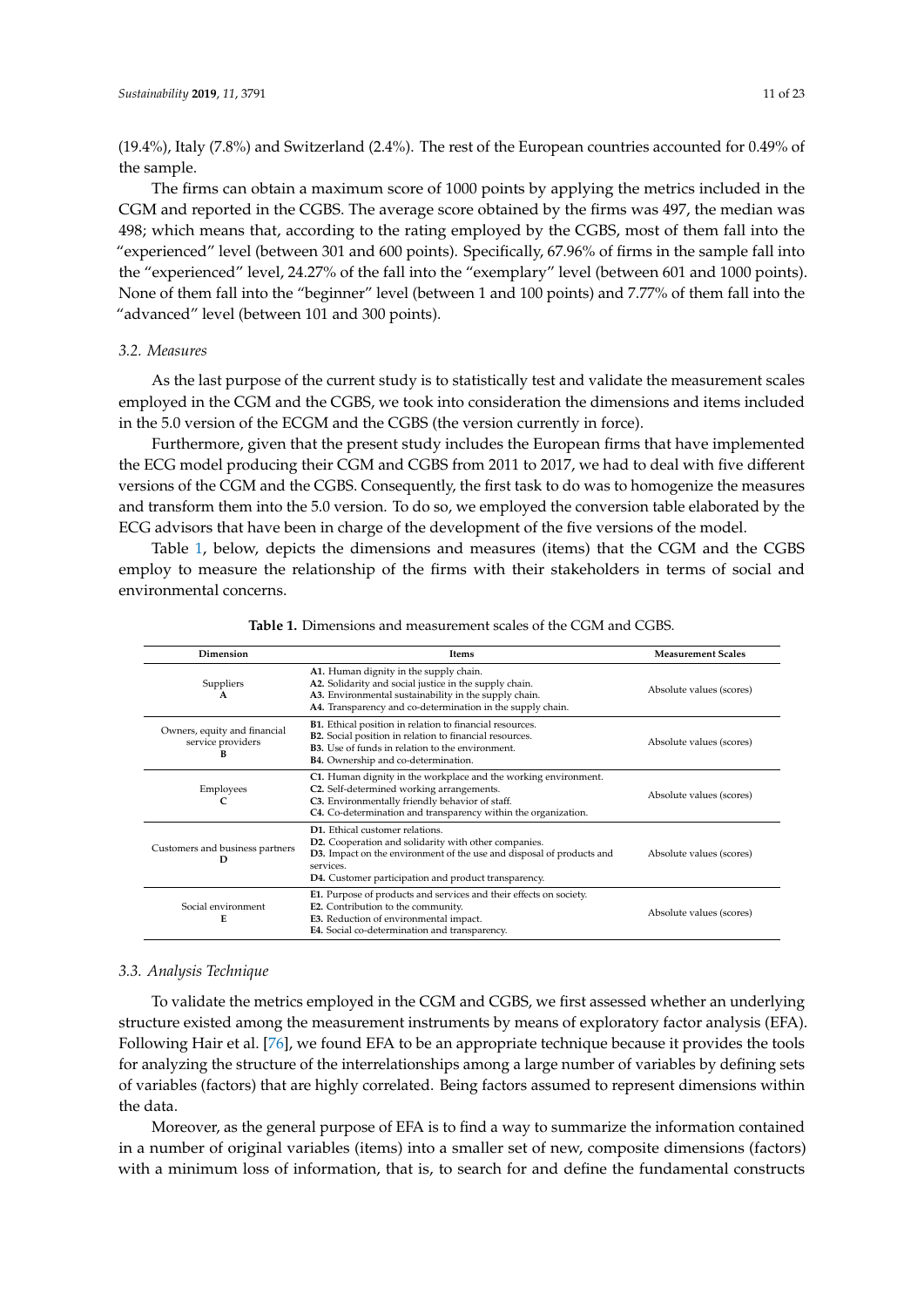or dimensions assumed to underlie the original variables [\[77,](#page-21-22)[78\]](#page-21-23); therefore, EFA is suitable to check whether the structure revealed by the data set fits the structure proposed in the CGM and the CGBS.

Finally, we proceed to validate the results of EFA to assess their degree of generalizability. This issue is critical for the interdependence methods as EFA. Specifically, in our research, the generalizability of the results would involve the empirical demonstration that the CGM and the CGBS are adequate (valid) tools to capture non-financials concerns.

#### **4. Findings**

The starting point to apply any multivariate technique (this includes EFA) on a data set is to check whether the data set follows a normal distribution [\[79\]](#page-21-24). In our case, as pointed out in Section [3.1,](#page-9-1) the average score the firms got by applying the CGBS was 497 whilst the median of such score was 498. Thus, suggesting a normal distribution of the data. Furthermore, following Hair et al. [\[76\]](#page-21-21), we also checked the statistic value (z) for the skewness and Kurtosis of the metrics (items) employed in the CGM and the CGBS, along with Shapiro-Wilks test of normality. Table [2](#page-11-0) below depicts the items descriptive statistics.

<span id="page-11-0"></span>

|                |       |           |                   |                   | Shapiro-Wilk |              |  |  |
|----------------|-------|-----------|-------------------|-------------------|--------------|--------------|--|--|
|                | M     | <b>SD</b> | <b>Z</b> Skewness | <b>Z</b> Kurtosis | Statistic    | Significance |  |  |
| $\mathbf{A1}$  | 19.50 | 8.695     | 0.180             | $-0.584$          | 0.984        | 0.322        |  |  |
| A <sub>2</sub> | 15.32 | 6.681     | 0.041             | $-0.748$          | 0.981        | 0.610        |  |  |
| A3             | 4.46  | 1.914     | 0.320             | 0.111             | 0.962        | 0.850        |  |  |
| A4             | 4.45  | 1.865     | 0.347             | 0.425             | 0.954        | 0.197        |  |  |
| <b>B1</b>      | 3.23  | 2.123     | 0.911             | 0.763             | 0.925        | 0.373        |  |  |
| B <sub>2</sub> | 4.27  | 2.808     | 0.874             | 0.499             | 0.971        | 0.524        |  |  |
| <b>B3</b>      | 1.73  | 1.263     | 0.643             | 0.043             | 0.919        | 0.931        |  |  |
| <b>B4</b>      | 3.19  | 1.985     | 0.740             | $-0.065$          | 0.956        | 0.226        |  |  |
| C1             | 51.60 | 18.968    | 0.022             | $-0.571$          | 0.991        | 0.243        |  |  |
| C <sub>2</sub> | 65.13 | 27.603    | $-0.213$          | $-0.292$          | 0.996        | 0.929        |  |  |
| C <sub>3</sub> | 15.07 | 9.372     | 2.204             | 9.113             | 0.938        | 0.104        |  |  |
| C <sub>4</sub> | 29.70 | 25.959    | 0.643             | $-0.577$          | 0.943        | 0.701        |  |  |
| D1             | 29.47 | 10.004    | 0.213             | 1.590             | 0.980        | 0.506        |  |  |
| D2             | 47.35 | 19.569    | 0.493             | 0.521             | 0.996        | 0.306        |  |  |
| D <sub>3</sub> | 40.48 | 22.023    | 0.252             | $-0.987$          | 0.942        | 0.267        |  |  |
| D4             | 14.37 | 12.490    | 1.935             | 1.841             | 0.984        | 0.421        |  |  |
| E1             | 52.16 | 19.630    | $-0.127$          | $-0.320$          | 0.987        | 0.167        |  |  |
| E2             | 59.33 | 26.145    | $-0.253$          | $-0.699$          | 0.995        | 0.736        |  |  |
| E <sub>3</sub> | 26.42 | 16.889    | 0.634             | 0.068             | 0.914        | 0.059        |  |  |
| E4             | 9.78  | 9.167     | 1.427             | 2.013             | 0.959        | 0.297        |  |  |

|  | Table 2. Descriptive Statistics and Normality tests. |  |
|--|------------------------------------------------------|--|
|  |                                                      |  |

As we can observe in Table [2,](#page-11-0) the Z skewness and Z kurtosis values are closer to or under the conventional value of  $\pm 2.00$  [\[62\]](#page-21-7). Moreover, the Shapiro-Wilks test confirmed the normality of the data distribution. Therefore, EFA as a multivariate analysis technique will produce reliable results.

Thereafter, we ensured that the correlation matrix fulfills the assumptions to apply factor analysis. That is, that the data matrix had sufficient significant correlations to justify the application of factor analysis (the commonly accepted threshold is 0.30). Table [3](#page-12-0) below shows the correlation matrix with the significant correlations at 0.01 level in bold and followed by a \* sign. As we can see, most of the correlations among items were greater than 0.30 and significant at 0.01 level.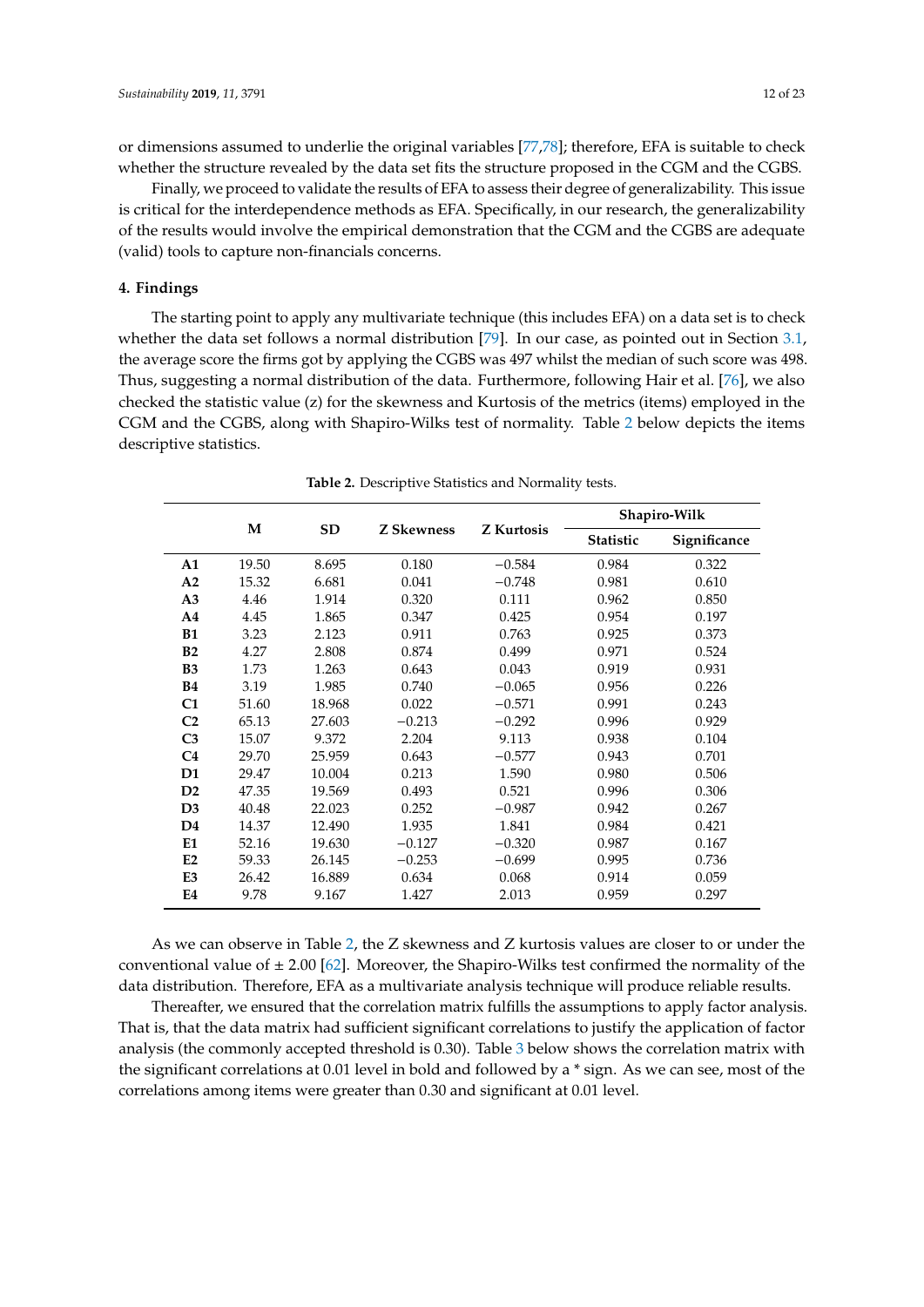<span id="page-12-0"></span>

|                | A1    | A <sub>2</sub> | A3                                               | A4                                                         | B1       | <b>B2</b> | B <sub>3</sub> | <b>B</b> 4 | C <sub>1</sub> | C <sub>2</sub> | C <sub>3</sub> | C <sub>4</sub> | D <sub>1</sub> | D <sub>2</sub> | D <sub>3</sub> | D <sub>4</sub> | E1       | E2       | E3       | E4       |
|----------------|-------|----------------|--------------------------------------------------|------------------------------------------------------------|----------|-----------|----------------|------------|----------------|----------------|----------------|----------------|----------------|----------------|----------------|----------------|----------|----------|----------|----------|
| A1             | 1.000 | $0.993*$       | $0.964*$                                         | $0.969*$                                                   | $0.390*$ | $0.397*$  | $0.421*$       | $0.403*$   | $0.265*$       | 0.180          | $0.442*$       | $0.203*$       | $0.287*$       | 0.195          | $0.518*$       | $0.359*$       | $0.328*$ | 0.067    | $0.527*$ | $0.295*$ |
| A2             |       | 1.000          | $0.964*$                                         | $0.967*$                                                   | $0.372*$ | $0.387*$  | 0.405          | $0.388*$   | $0.264*$       | 0.184          | $0.439*$       | $0.209*$       | $0.266*$       | 0.190          | $0.523*$       | $0.351*$       | $0.337*$ | 0.063    | $0.529*$ | $0.286*$ |
| A3             |       |                | 1.000                                            | $0.972*$                                                   | $0.394*$ | $0.393*$  | $0.385*$       | $0.383*$   | $0.281*$       | 0.197          | $0.449*$       | 0.189          | $0.315*$       | $0.220*$       | $0.495*$       | $0.337*$       | $0.318*$ | 0.065    | $0.500*$ | $0.283*$ |
| A4             |       |                |                                                  | 1.000                                                      | $0.383*$ | $0.379*$  | $0.392*$       | $0.384*$   | $0.274*$       | 0.188          | $0.447*$       | 0.192          | $0.297*$       | $0.208*$       | $0.472*$       | $0.368*$       | $0.292*$ | 0.073    | $0.485*$ | $0.273*$ |
| <b>B1</b>      |       |                |                                                  |                                                            | 1.000    | $0.949*$  | $0.826*$       | $0.895*$   | $0.272*$       | 0.128          | $0.543*$       | $0.211*$       | $0.371*$       | $0.302*$       | 0.114          | $0.244*$       | $0.206*$ | 0.154    | $0.240*$ | $0.366*$ |
| <b>B2</b>      |       |                |                                                  |                                                            |          | 1.000     | $0.859*$       | $0.947*$   | $0.286*$       | 0.127          | $0.510*$       | $0.212*$       | $0.357*$       | $0.293*$       | 0.133          | $0.226*$       | $0.229*$ | 0.136    | $0.265*$ | $0.364*$ |
| B3             |       |                |                                                  |                                                            |          |           | 1.000          | $0.912*$   | $0.241*$       | 0.075          | $0.407*$       | 0.204          | $0.275*$       | $0.280*$       | 0.156          | $0.207*$       | $0.241*$ | 0.079    | $0.273*$ | $0.288*$ |
| <b>B</b> 4     |       |                |                                                  |                                                            |          |           |                | 1.000      | $0.276*$       | 0.078          | $0.440*$       | 0.175          | $0.327*$       | $0.281*$       | 0.131          | $0.227*$       | $0.237*$ | 0.109    | $0.247*$ | $0.299*$ |
| C1             |       |                |                                                  |                                                            |          |           |                |            | 1.000          | $0.296*$       | $0.253*$       | $0.212*$       | $0.424*$       | $0.376*$       | 0.147          | $0.108*$       | 0.189    | 0.074    | 0.185    | 0.178    |
| C <sub>2</sub> |       |                |                                                  |                                                            |          |           |                |            |                | 1.000          | 0.114          | $0.591*$       | 0.204          | $0.406*$       | 0.184          | 0.246          | 0.119    | $0.616*$ | 0.110    | $0.330*$ |
| C <sub>3</sub> |       |                |                                                  |                                                            |          |           |                |            |                |                | 1.000          | 0.005          | 0.293          | 0.147          | 0.212          | $0.316*$       | 0.064    | $-0.010$ | 0.355    | $0.345*$ |
| C <sub>4</sub> |       |                |                                                  |                                                            |          |           |                |            |                |                |                | 1.000          | 0.118          | $0.258*$       | 0.191          | 0.122          | 0.169    | $0.473*$ | 0.089    | $0.321*$ |
| D1             |       |                |                                                  |                                                            |          |           |                |            |                |                |                |                | 1.000          | $0.426*$       | $0.260*$       | $0.210*$       | $0.261*$ | 0.077    | 0.164    | $0.266*$ |
| D <sub>2</sub> |       |                |                                                  |                                                            |          |           |                |            |                |                |                |                |                | 1.000          | $0.256*$       | $0.434*$       | $0.321*$ | $0.271*$ | 0.097    | $0.313*$ |
| D3             |       |                |                                                  |                                                            |          |           |                |            |                |                |                |                |                |                | 1.000          | $0.213*$       | $0.613*$ | 0.131    | 0.570    | $0.209*$ |
| D4             |       |                |                                                  |                                                            |          |           |                |            |                |                |                |                |                |                |                | 1.000          | 0.200    | $0.232*$ | 0.151    | 0.192    |
| E1             |       |                |                                                  |                                                            |          |           |                |            |                |                |                |                |                |                |                |                | 1.000    | 0.102    | $0.406*$ | 0.132    |
| E <sub>2</sub> |       |                |                                                  |                                                            |          |           |                |            |                |                |                |                |                |                |                |                |          | 1.000    | 0.136    | 0.329    |
| E3             |       |                |                                                  |                                                            |          |           |                |            |                |                |                |                |                |                |                |                |          |          | 1.000    | $0.374*$ |
| E <sub>4</sub> |       |                |                                                  |                                                            |          |           |                |            |                |                |                |                |                |                |                |                |          |          |          | 1.000    |
|                |       |                | Overall Measure of Sample Adequacy (KMO): 0.846; |                                                            |          |           |                |            |                |                |                |                |                |                |                |                |          |          |          |          |
|                |       |                |                                                  | Barlett Test of Sphericity: 4396.46 (Significance: 0.000). |          |           |                |            |                |                |                |                |                |                |                |                |          |          |          |          |

**Table 3.** Partial correlations and Measures of Sample Adequacy.

\* Correlations significant at the 0.01 level.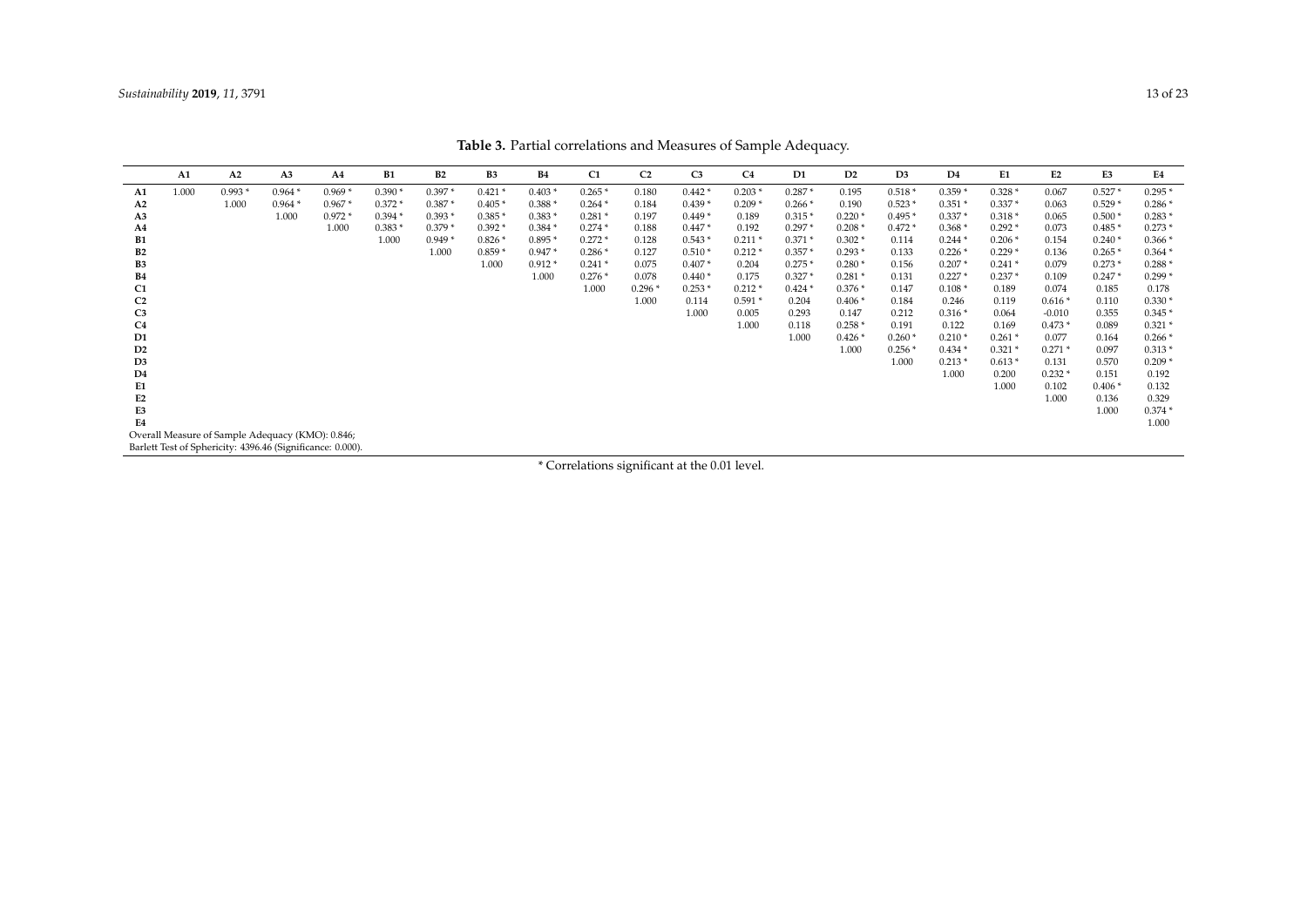In the bottom of Table [3,](#page-12-0) we can also find an overall measure of sample adequacy (Kaiser-Meyer-Olin, KMO) and the Barlett test of Sphericity. With regards to KMO, it ranges from 0 to 1. According to Kaiser [\[80,](#page-21-25)[81\]](#page-21-26), when KMO takes a value greater than 0.8, we are facing a meritorious level of sampling adequacy. KMO reached 0.846 in our case. Barlett test of Sphericity is also displayed at the bottom of Table [3;](#page-12-0) in our case, we can conclude that the correlation matrix had significant correlations among, at least, some of the items at 0.01 level. Therefore, we concluded that the data were suitable to apply factor analysis.

Then, we proceeded to apply component analysis. We did so because data reduction was our primary concern as our goal was to determine whether there are any latent variables among the CGBS items and because this is the first attempt to validate the metrics of the CGBS, we thought that the most appropriate choice was to consider the total variance as starting point. However, although considerable debate remains over which factor model is the most appropriate, empirical research demonstrated similar results in many instances. Both factor models arrive at similar results when the communalities exceed 0.60 for most items [\[82](#page-22-0)[–86\]](#page-22-1), as in our case.

Table [4](#page-13-0) shows the results for the extraction of component factors for the full set of metrics employed in the CGBS. We decided to employ the VARIMAX method because it seems to give a clearer separation of the factors [\[76\]](#page-21-21).

<span id="page-13-0"></span>

|                |       | <b>Initial Eigenvalues</b> |              |       | <b>Extraction Sums of Squared Loadings</b> |              |  |  |  |  |  |
|----------------|-------|----------------------------|--------------|-------|--------------------------------------------|--------------|--|--|--|--|--|
| Factor         | Total | % of Variance              | Cumulative % | Total | % of Variance                              | Cumulative % |  |  |  |  |  |
| 1              | 7.451 | 37.255                     | 37.255       | 7.451 | 37.255                                     | 37.255       |  |  |  |  |  |
| 2              | 2.548 | 12.741                     | 49.996       | 2.548 | 12.741                                     | 49.996       |  |  |  |  |  |
| 3              | 2.315 | 11.574                     | 61.569       | 2.15  | 11.574                                     | 61.569       |  |  |  |  |  |
| $\overline{4}$ | 1.315 | 6.573                      | 68.142       | 1.315 | 6.573                                      | 68.142       |  |  |  |  |  |
| 5              | 1.186 | 5.931                      | 74.073       | 1.186 | 5.931                                      | 7.073        |  |  |  |  |  |
| 6              | 0.969 | 4.847                      | 78.921       |       |                                            |              |  |  |  |  |  |
| 7              | 0.945 | 4.724                      | 83.644       |       |                                            |              |  |  |  |  |  |
| 8              | 0.607 | 3.033                      | 86.677       |       |                                            |              |  |  |  |  |  |
| 9              | 0.540 | 2.702                      | 89.379       |       |                                            |              |  |  |  |  |  |
| 10             | 0.497 | 2.486                      | 91.865       |       |                                            |              |  |  |  |  |  |
| 11             | 0.396 | 1.982                      | 93.847       |       |                                            |              |  |  |  |  |  |
| 12             | 0.351 | 1.753                      | 95.601       |       |                                            |              |  |  |  |  |  |
| 13             | 0.286 | 1.431                      | 97.032       |       |                                            |              |  |  |  |  |  |
| 14             | 0.259 | 1.295                      | 98.327       |       |                                            |              |  |  |  |  |  |
| 15             | 0.163 | 0.813                      | 99.140       |       |                                            |              |  |  |  |  |  |
| 16             | 0.070 | 0.351                      | 99.491       |       |                                            |              |  |  |  |  |  |
| 17             | 0.042 | 0.211                      | 99.702       |       |                                            |              |  |  |  |  |  |
| 18             | 0.031 | 0.153                      | 99.855       |       |                                            |              |  |  |  |  |  |
| 19             | 0.023 | 0.115                      | 99.970       |       |                                            |              |  |  |  |  |  |
| 20             | 0.006 | 0.030                      | 100.000      |       |                                            |              |  |  |  |  |  |

**Table 4.** Results for the Extraction of Component Factor: Full set of items.

Note: Extraction method Common Factor.

To determine the number of factors to extract, we combined the eigenvalues and the percentage of variance criteria. Thus, only factors having eigenvalues greater than 1 and accounting for at least 60% of the total variance extracted were retained. As we can observe in Table [4,](#page-13-0) according to the results, we got a five-factor solution which is consistent with the number of dimensions considered in the CGBS.

Thereafter, we examined the rotated component matrix to achieve simpler and theoretically more meaningful solutions.

Table [5,](#page-14-0) below, depicts the VARIMAX-rotated component analysis containing the full set of 20 items that are the metrics employed in the CGBS. For a clearer discussion of results, we have moved the tables depicting the intermediate steps solutions to the Appendix [A](#page-17-0) section and only the final solution is included in the findings section.

As we can observe, in the table (Table [A1\)](#page-17-1) factor loadings below 0.40 have not been displayed as those loadings were found no significant at 0.05 level given the sample size of 206 observations and a power level of 80% (computations made with GPower 3.1). Table [5](#page-14-0) also shows a well-defined structure of factors 1 and 2 with loadings over 0.70 for the items A1, A2, A3 and A4 in relation to factor 1 and for the items B1, B2, B3 and B4 in relation to factor 2. The rest of the structure was not clear.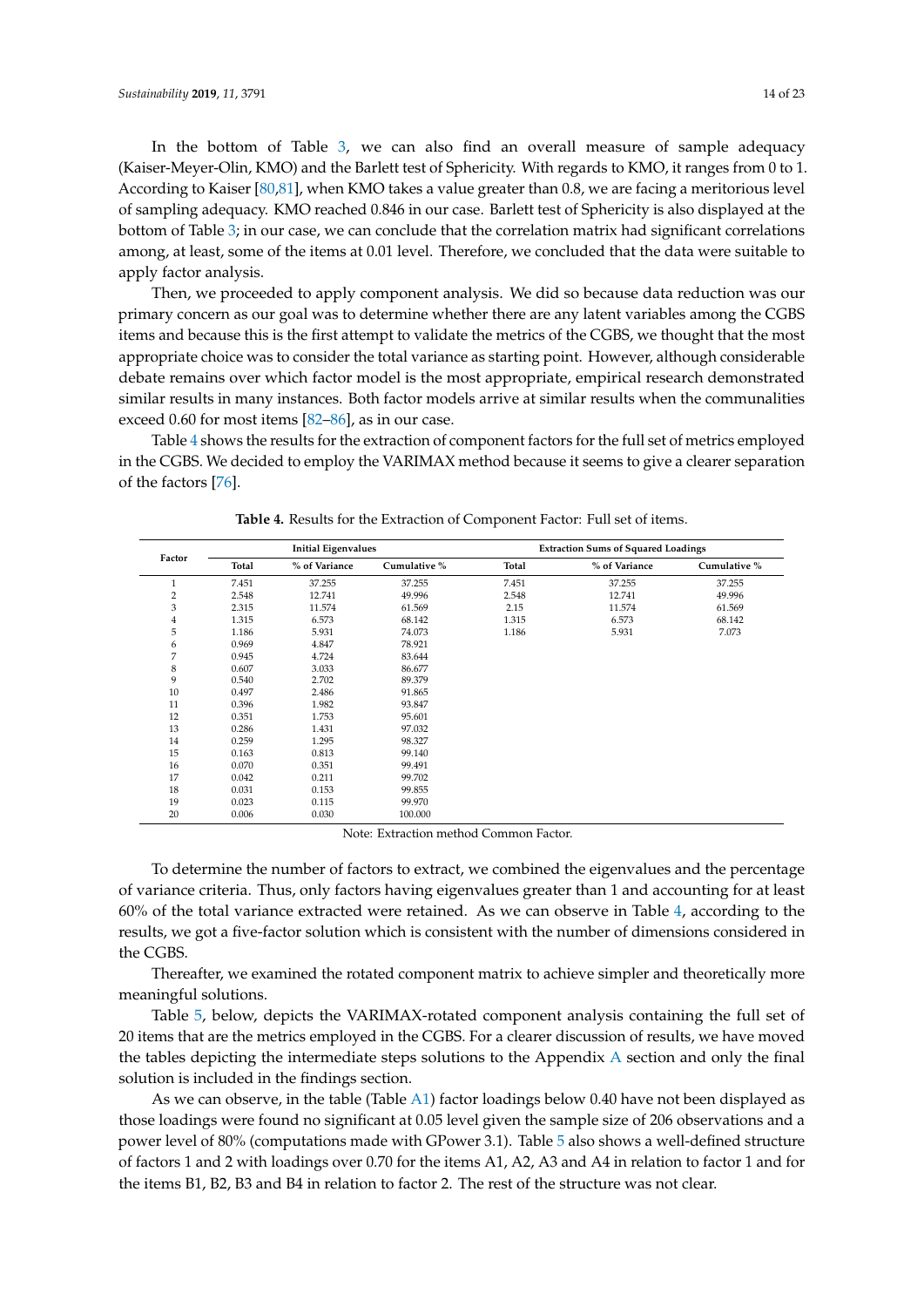| 15 of 23 |  |
|----------|--|
|          |  |
|          |  |

<span id="page-14-0"></span>

|                |              |                | Factor |                         |       |             |
|----------------|--------------|----------------|--------|-------------------------|-------|-------------|
|                | $\mathbf{1}$ | $\overline{2}$ | 3      | $\overline{\mathbf{4}}$ | 5     | Communality |
| A1             | 0.951        |                |        |                         |       | 0.984       |
| A2             | 0.956        |                |        |                         |       | 0.984       |
| A <sub>3</sub> | 0.941        |                |        |                         |       | 0.966       |
| A <sub>4</sub> | 0.946        |                |        |                         |       | 0.970       |
| <b>B1</b>      |              | 0.915          |        |                         |       | 0.914       |
| B2             |              | 0.939          |        |                         |       | 0.954       |
| <b>B3</b>      |              | 0.898          |        |                         |       | 0.870       |
| <b>B4</b>      |              | 0.942          |        |                         |       | 0.948       |
| C1             |              |                |        | 0.817                   |       | 0.737       |
| C <sub>2</sub> |              |                | 0.839  |                         |       | 0.777       |
| C <sub>4</sub> |              |                | 0.792  |                         |       | 0.672       |
| D <sub>1</sub> |              |                |        | 0.713                   |       | 0.641       |
| D2             |              |                |        |                         | 0.642 | 0.736       |
| D <sub>4</sub> |              |                |        |                         | 0.821 | 0.775       |
| E1             |              |                |        |                         | 0.440 | 0.544       |
| E2             |              |                | 0.814  |                         |       | 0.721       |
| E4             |              |                | 0.494  |                         |       | 0.585       |
|                |              |                |        |                         |       | Total       |
| Eigenvalue     | 6.595        | 2.328          | 2.231  | 1.261                   | 0.964 | 13.379      |
| % of Variance  | 38.793       | 13.695         | 13.126 | 7.418                   | 5.669 | 78.701      |

**Table 5.** VARIMAX-Rotated Component Analysis Factor Matrix: Reduced Sets of 17 items.

ANOVA test (17 items): 560.241 (df.: 16; Significance: 0.000)

Factor loadings less than 0.40 have not been printed.

Moreover, in factor analysis, items must be unidimensional. That is, they must represent a single concept. Consequently, each factor should consist of a set of items loading highly on a single factor, meaning that each dimension should be reflected by a separate factor [\[87](#page-22-2)[–90\]](#page-22-3). According to the results displayed in the table (Table [A1\)](#page-17-1), the items C3 and E3 were not unidimensional; thus, these items are candidates to be removed to ensure the items' unidimensionality. Then, to assess the consistency to the entire scale, we proceeded to check the reliability statistics for the full set of 20 items which are depicted in Table [A2.](#page-17-2)

As we can see in Table [A2,](#page-17-2) the Cronbach's Alpha of the full model reached 0.801 above the recommended threshold of 0.70 [\[76\]](#page-21-21). The Cronbach's Alpha of the model if the items C3 and D3 were deleted stayed above such threshold. Therefore, we decided to remove both items (C3 and D3) and ran the factor analysis again with 18 items.

Table [A3](#page-18-0) depicts the VARIMAX-rotated component analysis matrix for the reduced set of 18 items. As we can observe, it also produced a five-factor solution capturing 77.280% of the Variance extracted by the factors. Factors 1 and 2 showed a well-defined structure coincident with the dimensions A (Suppliers Management) and B (Owners, Equity and Financial Service Providers Management) of the CGM and the CGBS.

However, in this case, we found D3 to show multi-dimensionality problems, as it cross-loaded on factors 1 and 5, and D4 not loading on any factor. Furthermore, some items showed communalities under the recommended threshold of 0.50. So, we decided to remove D3 and re-estimate the factor model with a reduced set of 17 items to test for comparability.

Table [5](#page-14-0) shows the results of the VARIMAX-rotated component analysis matrix for the reduced set of 17 items. In this case, factor analysis revealed a structure of five factors even though the fifth-factor eigenvalue was slightly below 1. We decided to keep the five factors structure because the fifth one contributed to increasing the total variance extracted by 5.669. Thus, the five factors captured 78.701% of the variance of the overall 17 items.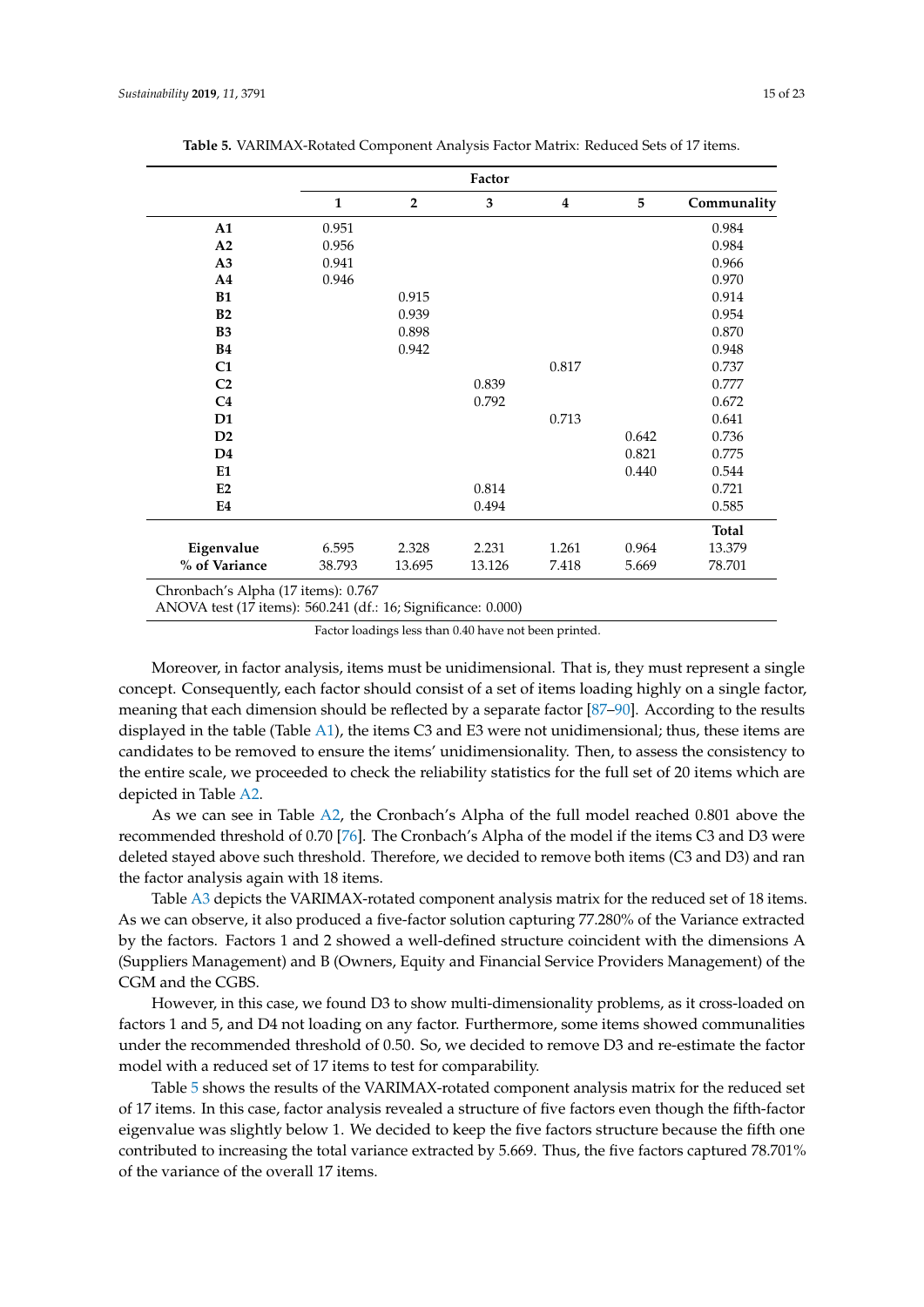Thereafter, we proceeded to analyze the factor structure revealed by means of analyzing the results of the factor analysis. Factor 1 is built upon the items A1, A2, A3 and A4, all of them with loadings over 0.90. Thus, revealing a well-defined structure in coincidence with the dimension A (Suppliers Management) of the CGM and the CGBS. So we labeled factor 1 as Suppliers Management (SPM). From its part, factor 2 is built upon the items B1, B2, B3 and B4, all of them with loadings over 0.90. Thus, revealing a well-defined structure in coincidence with the dimension B (Owners, Equity and Financial providers Management) of the CGM and the CGBS. Thus, we labeled factor 2 as Owners, Equity and Financial providers Management (OEFPM). On their part, factors 3, 4 and 5 show overlaps between the dimensions C (Employees), D (Customers and Business Partners) and E (Social Environment). Another important issue revealed by factor analysis with regards to stakeholders' management in terms of environmental sustainability is that items C3, D3, and E3 had to be deleted to ensure the unidimensionality of the items. This finding involves that only SPM and OEFPM dimensions include measures of environmental sustainability in the final model.

In terms of communalities, in the final solution, all the items showed communalities above the threshold of 0.50, demonstrating their appropriateness.

To assess the degree of consistency of the entire scale (CGBS) we check the Chronbach's Alpha of the 17 items model, which reached 0.767, thus confirming the overall model reliability.

Finally, we checked if the 17 items were statistically different from one another by means of ANOVA test. It tests for differences in means between the groups, as the significance level was lower than 0.05 we concluded that the means of the 17 items were significantly different. To complete the comparison of the mean, we performed a pairwise comparison of the means of the 17 items by means of a posthoc test. Table [A4](#page-18-1) shows the F statistics and the significance level corresponding to the comparison of the means of every pair of items. As we can see, the means of the 17 items are significantly different one from another and, consequently, they were measuring different concepts and we did not face any redundancy among items.

#### **5. Discussion and Conclusions**

The present paper aimed to depict the business administration approaches on which the ECG model relies. Through the previous sections, we proceeded to perform an analysis by comparison between every one of the approaches considered and the ECG model; this allowed us to frame it into the business administration field research and to point out the contribution that the ECG model has made.

Namely, we first related the ECG model to the stakeholders' theory with which the model shares the need to put stakeholders at the core of the business management. However, the ECG model goes beyond stakeholders' theory as, by means of the CGM, it provides guidance to align the stakeholders' management with the full respect of human rights.

Thereafter, we also compared the ECG model to the shared value approach. Although the SHV approach advocated for the co-creation of economic, social and environmental value, the ECG considers social and environmental value creation (i.e., the contribution to the common good) as the last business purpose, thus giving priority to social and environmental concerns over profitability.

With the triple bottom line (TBL) approach, the ECG model shares the idea of measuring the three different types of value that businesses can create and the use of a matrix as a tool to manage and measure them. However, in contrast, the ECG puts social and environmental value over economic value, while the TBL works with three platforms that are interchangeable.

Finally, the ECG model is also related to corporate sustainability (CS) approach and integrating reporting (IR). The ECG model, when compared to the CS approach, also advocates for the balance among society, environment and economy, but unlike CS, it puts ethical behavior in the core of business management. In contrast, the ECG model employs a multi-stakeholders approach instead of shareholder approach. These traits make the ECG become a more complete model to manage sustainability at the business level.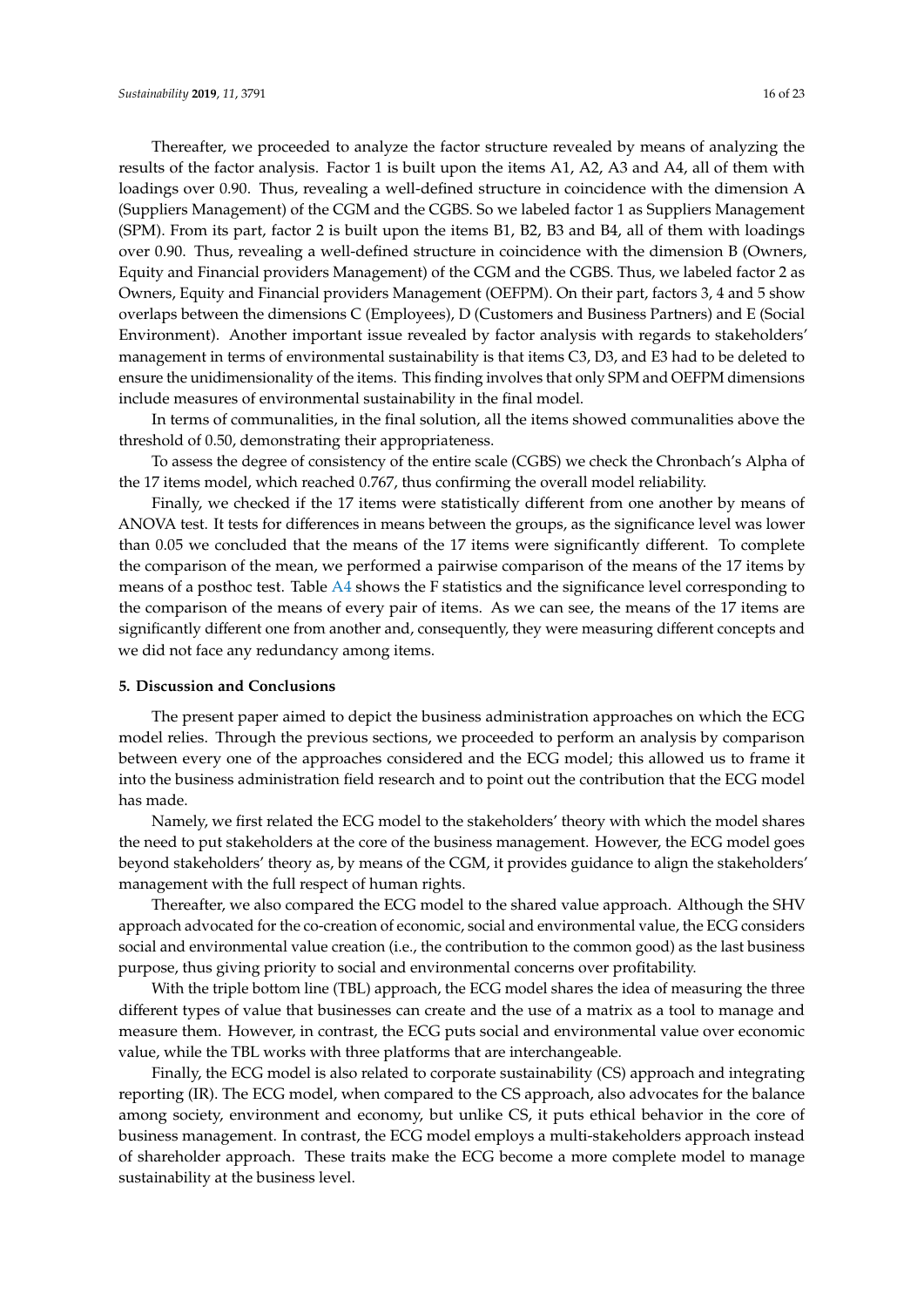Moreover, following the CS approach, IR has been developed and spread among numerous firms around the globe to measure organizational performance in terms of social and environmental impacts. In this sense, the ECG model by means of the CGBS provides the framework to measure social and environmental impacts using scores. In both cases, IR and CGBS can be verified. However, inasmuch as the CGBS also provides an improvement plan to the businesses, one can conclude that the ECG model contributes to the continuous improvement of corporate sustainability management. In short, the ECG model can become the next step in corporate sustainability since it completes the pre-existing models and this way it levers the development of sustainable business models.

The quantitative part of the study aimed to check whether the measures employed by the CGM and the CGBS were valid and reliable metrics. To do so, we applied EFA on a sample of 206 (out of 400) European firms that had produced and audited a CGBS since 2011.

The results of EFA revealed a five factors solution. Hence, we concluded that the dataset showed an underlining structure similar to the one depicted in the CGBS. However, in regards to the dimensions, only two of the five factors revealed by EFA coincided with the ones included in the CGBS (SPM coincided with A and OEFPM coincided with B).

On the other hand, the other three factors were built upon the overlap of different dimensions according to the design of the CGBS. For that reason, we would recommend merging some of the dimensions. Specifically, factor 3 included 4 items related to the management of employees and social environment in terms of solidarity and social justice and transparency and co-determination; factor 4 included 2 items measuring the management of employees and customers and business partners in terms of human dignity and, finally, factor 5 included 2 items related to the management of customers and business partners in terms of solidarity and social justice and transparency and co-determination in addition to one item related to the management of social environment in terms of human dignity. This indicated that the boundaries between the different stakeholder's dimensions considered in the model are blurred, while the distinction between solidarity and transparency and co-determination are not clear. Thus, these dimensions could be considered as suitable to merge in a broader dimension.

According to the results of EFA, 3 out of 5 items aimed at the measurement of the dimensions C, D and E in terms of environmental sustainability had to be removed from the model. As a consequence, it would be suitable to develop new measures of the management of some stakeholders (C, D and E) in terms of environmental sustainability to be included in a new version of the CGBS. Therefore, the dimensions C, D and E must be re-defined and re-structured taking into account the results provided by means of EFA.

By the considerations made by the authors in regards to the measurement scales corresponding to the dimensions C, D and E of the model, we have provided some important guidelines on what dimensions and how should be redefined. This way, the present research can have some practical implications if our recommendations are taken into consideration to refine the model.

Finally, this study is based on EFA as it is the first one that tries to validate the CGBS as an adequate tool to capture non-financials. Future research should confirm these results by means of confirmatory factor analysis (CFA). Another interesting line for future research will be assessing whether significant differences in the scores exist by firms' size, age, economic sector or home country.

**Author Contributions:** Conceptualization, C.F., V.C. and J.R.S.; methodology, V.C.; software, V.C.; validation, V.C., C.F. and J.R.S.; formal analysis, V.C.; investigation, J.R.S.; resources, J.R.S.; data curation, V.C.; writing—original draft preparation, V.C.; writing—review and editing, V.C.; visualization, J.R.S.; supervision, J.R.S.; project administration, V.C.; funding acquisition, J.R.S.

**Funding:** This research was funded by the Humanistic Management Practices gGmbH.

**Conflicts of Interest:** The authors declare no conflict of interest.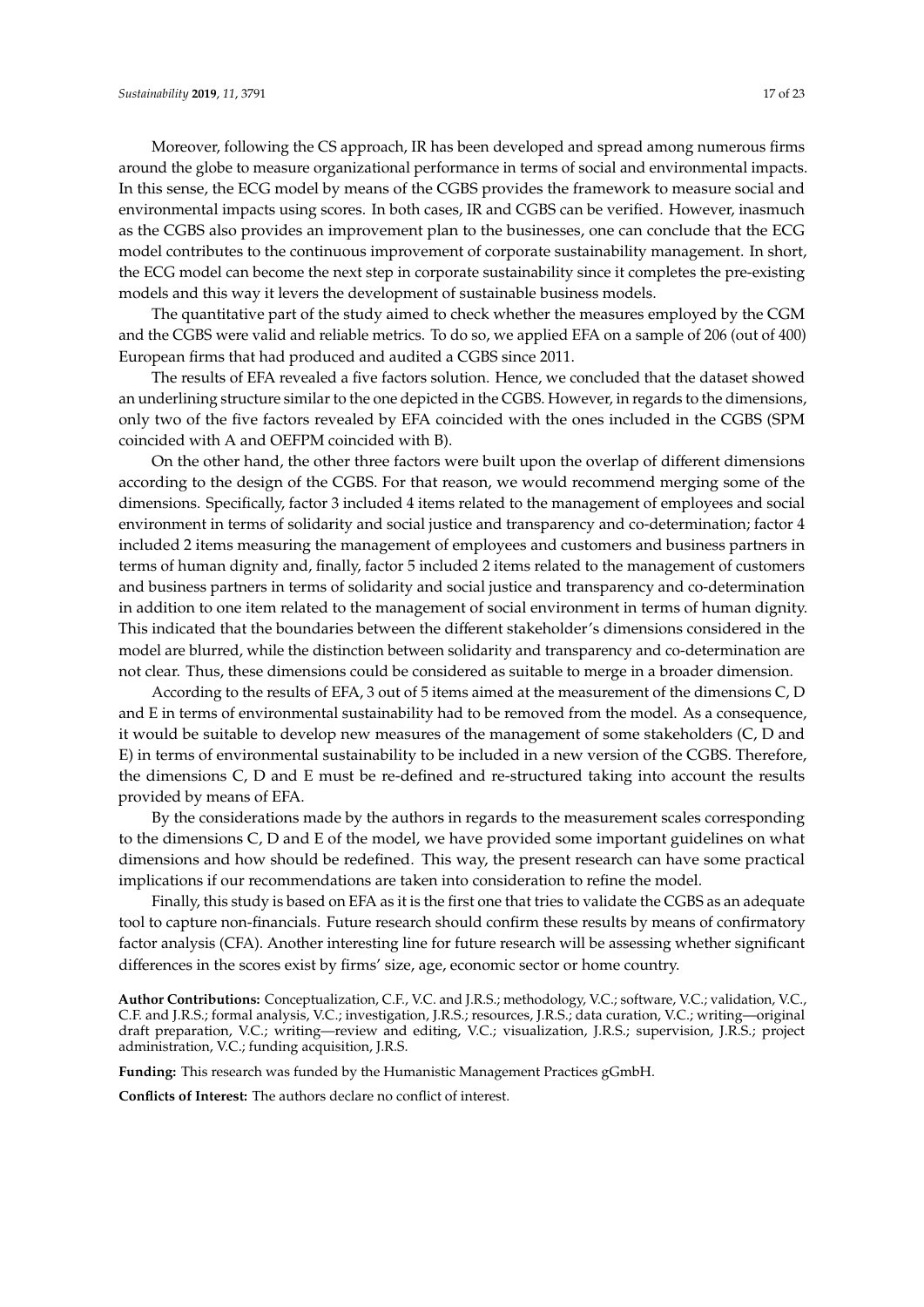### <span id="page-17-1"></span><span id="page-17-0"></span>**Appendix A**

|                |              |                | Factor |       |       |             |
|----------------|--------------|----------------|--------|-------|-------|-------------|
|                | $\mathbf{1}$ | $\overline{2}$ | 3      | 4     | 5     | Communality |
| A1             | 0.923        |                |        |       |       | 0.965       |
| A2             | 0.925        |                |        |       |       | 0.965       |
| A <sub>3</sub> | 0.916        |                |        |       |       | 0.945       |
| A <sub>4</sub> | 0.929        |                |        |       |       | 0.953       |
| B1             |              | 0.916          |        |       |       | 0.921       |
| B2             |              | 0.937          |        |       |       | 0.952       |
| <b>B3</b>      |              | 0.889          |        |       |       | 0.854       |
| <b>B4</b>      |              | 0.934          |        |       |       | 0.932       |
| C1             |              |                |        | 0.668 |       | 0.498       |
| C <sub>2</sub> |              |                | 0.817  |       |       | 0.773       |
| C <sub>3</sub> | 0.463        | 0.461          |        |       |       | 0.484       |
| C <sub>4</sub> |              |                | 0.774  |       |       | 0.627       |
| D1             |              |                |        | 0.724 |       | 0.615       |
| D2             |              |                |        | 0.732 |       | 0.682       |
| D <sub>3</sub> |              |                |        |       | 0.787 | 0.789       |
| D <sub>4</sub> |              |                |        | 0.430 |       | 0.353       |
| E1             |              |                |        |       | 0.843 | 0.785       |
| E2             |              |                | 0.839  |       |       | 0.712       |
| E <sub>3</sub> | 0.441        |                |        |       | 0.609 | 0.613       |
| E4             |              |                | 0.481  |       |       | 0.396       |

**Table A1.** VARIMAX-Rotated Component Analysis Matrix: Full set of 20 items.

Factor loadings less than 0.40 have not been printed.

| <b>Table A2.</b> Reliability Statistics. Full set of items (20). |  |  |
|------------------------------------------------------------------|--|--|
|------------------------------------------------------------------|--|--|

<span id="page-17-2"></span>

|                                              | <b>Squared Multiple Correlation</b> | Cronbach's Alpha if Item Deleted |  |  |  |  |  |
|----------------------------------------------|-------------------------------------|----------------------------------|--|--|--|--|--|
| $\mathbf{A1}$                                | 0.989                               | 0.788                            |  |  |  |  |  |
| A <sub>2</sub>                               | 0.989                               | 0.791                            |  |  |  |  |  |
| A3                                           | 0.959                               | 0.799                            |  |  |  |  |  |
| A <sub>4</sub>                               | 0.963                               | 0.799                            |  |  |  |  |  |
| B1                                           | 0.919                               | 0.800                            |  |  |  |  |  |
| <b>B2</b>                                    | 0.955                               | 0.799                            |  |  |  |  |  |
| <b>B3</b>                                    | 0.851                               | 0.801                            |  |  |  |  |  |
| <b>B4</b>                                    | 0.940                               | 0.800                            |  |  |  |  |  |
| C1                                           | 0.330                               | 0.792                            |  |  |  |  |  |
| C <sub>2</sub>                               | 0.588                               | 0.782                            |  |  |  |  |  |
| C <sub>3</sub>                               | 0.519                               | 0.796                            |  |  |  |  |  |
| C4                                           | 0.463                               | 0.789                            |  |  |  |  |  |
| D <sub>1</sub>                               | 0.381                               | 0.792                            |  |  |  |  |  |
| D2                                           | 0.486                               | 0.782                            |  |  |  |  |  |
| D <sub>3</sub>                               | 0.591                               | 0.784                            |  |  |  |  |  |
| D <sub>4</sub>                               | 0.367                               | 0.791                            |  |  |  |  |  |
| E1                                           | 0.474                               | 0.789                            |  |  |  |  |  |
| E2                                           | 0.489                               | 0.795                            |  |  |  |  |  |
| E <sub>3</sub>                               | 0.512                               | 0.788                            |  |  |  |  |  |
| E4                                           | 0.379                               | 0.790                            |  |  |  |  |  |
| Chronbach's Alpha (full set of items): 0.801 |                                     |                                  |  |  |  |  |  |

ANOVA test (full set of items): 473.787 (df.: 19; Significance: 0.000)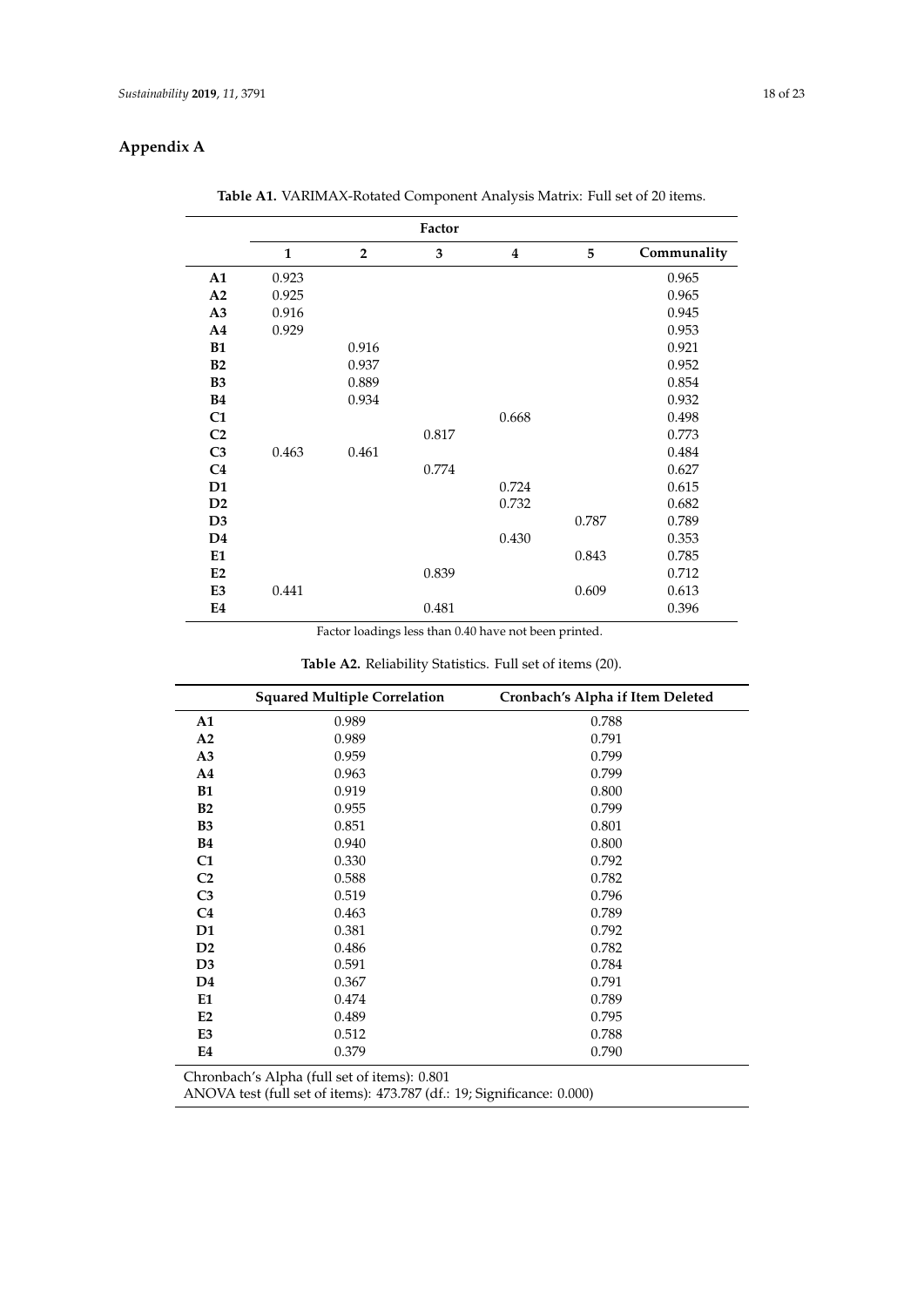<span id="page-18-0"></span>

|                |              |                | Factor |                         |       |             |
|----------------|--------------|----------------|--------|-------------------------|-------|-------------|
|                | $\mathbf{1}$ | $\overline{2}$ | 3      | $\overline{\mathbf{4}}$ | 5     | Communality |
| A1             | 0.945        |                |        |                         |       | 0.984       |
| A2             | 0.948        |                |        |                         |       | 0.982       |
| A3             | 0.937        |                |        |                         |       | 0.964       |
| A <sub>4</sub> | 0.947        |                |        |                         |       | 0.971       |
| <b>B1</b>      |              | 0.914          |        |                         |       | 0.915       |
| B <sub>2</sub> |              | 0.938          |        |                         |       | 0.953       |
| <b>B3</b>      |              | 0.900          |        |                         |       | 0.872       |
| <b>B</b> 4     |              | 0.942          |        |                         |       | 0.949       |
| C1             |              |                |        | 0.761                   |       | 0.638       |
| C <sub>2</sub> |              |                | 0.831  |                         |       | 0.776       |
| C <sub>4</sub> |              |                | 0.765  |                         |       | 0.614       |
| D <sub>1</sub> |              |                |        | 0.745                   |       | 0.644       |
| D2             |              |                |        | 0.657                   |       | 0.654       |
| D <sub>3</sub> | 0.417        |                |        |                         | 0.770 | 0.790       |
| D <sub>4</sub> |              |                |        |                         |       | 0.270       |
| E1             |              |                |        |                         | 0.879 | 0.838       |
| E2             |              |                | 0.841  |                         |       | 0.716       |
| E4             |              |                | 0.489  |                         |       | 0.383       |
|                |              |                |        |                         |       | Total       |
| Eigenvalue     | 6.830        | 2.435          | 2.269  | 1.308                   | 1.050 | 13.892      |
| % of Variance  | 37.946       | 13.629         | 12.608 | 7.266                   | 5.831 | 77.280      |

**Table A3.** VARIMAX-Rotated Component Analysis Matrix: Reduced Set of 18 items.

Factor loadings less than 0.40 have not been printed.

**Table A4.** Means pairwise comparison, Anova Post-hoc test.

<span id="page-18-1"></span>

|                | A1                | A2                                                                                                                                                                                                                    | A <sub>3</sub> | A4 | <b>B1</b> | B <sub>2</sub> | B <sub>3</sub> | <b>B4</b> | C1 | C <sub>2</sub> | C <sub>4</sub> | D1 | D2 | D4 | E1 | E2 |
|----------------|-------------------|-----------------------------------------------------------------------------------------------------------------------------------------------------------------------------------------------------------------------|----------------|----|-----------|----------------|----------------|-----------|----|----------------|----------------|----|----|----|----|----|
| A <sub>2</sub> | 915.97<br>(0.000) |                                                                                                                                                                                                                       |                |    |           |                |                |           |    |                |                |    |    |    |    |    |
| A <sub>3</sub> |                   | 305.52 347.46<br>(0.000)(0.000)                                                                                                                                                                                       |                |    |           |                |                |           |    |                |                |    |    |    |    |    |
| A <sub>4</sub> |                   | 417.26 463.39 361.35<br>(0.000)(0.000)(0.000)                                                                                                                                                                         |                |    |           |                |                |           |    |                |                |    |    |    |    |    |
| <b>B1</b>      |                   | 4.531 3.961 5.052 5.045<br>(0.000)(0.000)(0.000)(0.000)                                                                                                                                                               |                |    |           |                |                |           |    |                |                |    |    |    |    |    |
| B <sub>2</sub> |                   | 4.945 4.619 4.593 4.863 239.09<br>(0.000)(0.000)(0.000)(0.000)(0.000)                                                                                                                                                 |                |    |           |                |                |           |    |                |                |    |    |    |    |    |
| B <sub>3</sub> |                   | 8.808 7.766 7.159 7.774 73.763 101.15<br>$(0.000)(0.000)(0.000)(0.000)(0.000)(0.000)$                                                                                                                                 |                |    |           |                |                |           |    |                |                |    |    |    |    |    |
| <b>B4</b>      |                   | 5.559 5.015 5.228 5.464 94.132 243.10 180.60<br>$(0.000)(0.000)(0.000)(0.000)(0.000)(0.000)(0.000)$                                                                                                                   |                |    |           |                |                |           |    |                |                |    |    |    |    |    |
| C <sub>1</sub> |                   | 1.590 1.502 1.791 1.878 2.302 2.429 1.832 1.726<br>$(0.011)(0.017)(0.004)(0.002)(0.000)(0.000)(0.002)(0.003)$                                                                                                         |                |    |           |                |                |           |    |                |                |    |    |    |    |    |
| C <sub>2</sub> |                   | 1.657 1.521 1.544 1.654 1.724 1.870 1.643 1.704 1.888<br>$(0.006)(0.016)(0.011)(0.006)(0.003)(0.001)(0.007)(0.004)(0.001)$                                                                                            |                |    |           |                |                |           |    |                |                |    |    |    |    |    |
| C <sub>4</sub> |                   | 1.710 1.609 1.948 2.046 3.555 3.293 2.626 2.562 2.119 5.965<br>$(0.004)(0.007)(0.001)(0.001)(0.000)(0.000)(0.000)(0.000)(0.000)(0.000)$                                                                               |                |    |           |                |                |           |    |                |                |    |    |    |    |    |
| D <sub>1</sub> |                   | 1.595 1.503 1.898 2.089 3.059 2.349 1.669 2.169 2.188 5.885 2.956<br>$(0.011)(0.017)(0.005)(0.001)(0.000)(0.000)(0.006)(0.001)(0.001)(0.000)(0.000)$                                                                  |                |    |           |                |                |           |    |                |                |    |    |    |    |    |
| D2             |                   | 1.431 1.457 1.561 1.568 1.606 1.691 1.710 1.761 1.803 2.325 4.503 1.981<br>$(0.040)(0.041)(0.015)(0.015)(0.007)(0.006)(0.004)(0.004)(0.002)(0.000)(0.000)(0.001)$                                                     |                |    |           |                |                |           |    |                |                |    |    |    |    |    |
| D <sub>4</sub> |                   | 2.653 2.425 2.788 3.024 2.742 2.446 1.743 2.371 2.522 3.701 2.947 3.016 3.173<br>$(0.000)(0.000)(0.000)(0.000)(0.000)(0.000)(0.003)(0.000)(0.000)(0.000)(0.000)(0.000)(0.000)$                                        |                |    |           |                |                |           |    |                |                |    |    |    |    |    |
| E1             |                   | 2.241 2.037 2.237 2.608 2.032 2.079 1.910 2.058 8.099 3.200 2.191 1.914 3.778 4.009<br>$(0.000)(0.001)(0.000)(0.000)(0.001)(0.000)(0.001)(0.000)(0.000)(0.000)(0.001)(0.002)(0.000)(0.000)$                           |                |    |           |                |                |           |    |                |                |    |    |    |    |    |
| E2             |                   | 1.528 1.612 1.633 1.442 1.532 1.734 1.741 1.546 1.806 4.022 2.646 1.502 1.950 2.906 1.523<br>$(0.016)(0.007)(0.005)(0.044)(0.011)(0.003)(0.003)(0.017)(0.002)(0.000)(0.000)(0.017)(0.001)(0.000)(0.021)$              |                |    |           |                |                |           |    |                |                |    |    |    |    |    |
| E4             |                   | 1.603 1.726 1.734 1.804 3.316 2.457 1.895 1.852 5.159 2.251 4.953 2.319 2.529 2.787 1.842 1.647<br>$(0.007)(0.005)(0.005)(0.003)(0.000)(0.000)(0.002)(0.002)(0.000)(0.001)(0.000)(0.000)(0.000)(0.000)(0.002)(0.006)$ |                |    |           |                |                |           |    |                |                |    |    |    |    |    |

(0.002) Note: *p* < 0.05.

(0.006)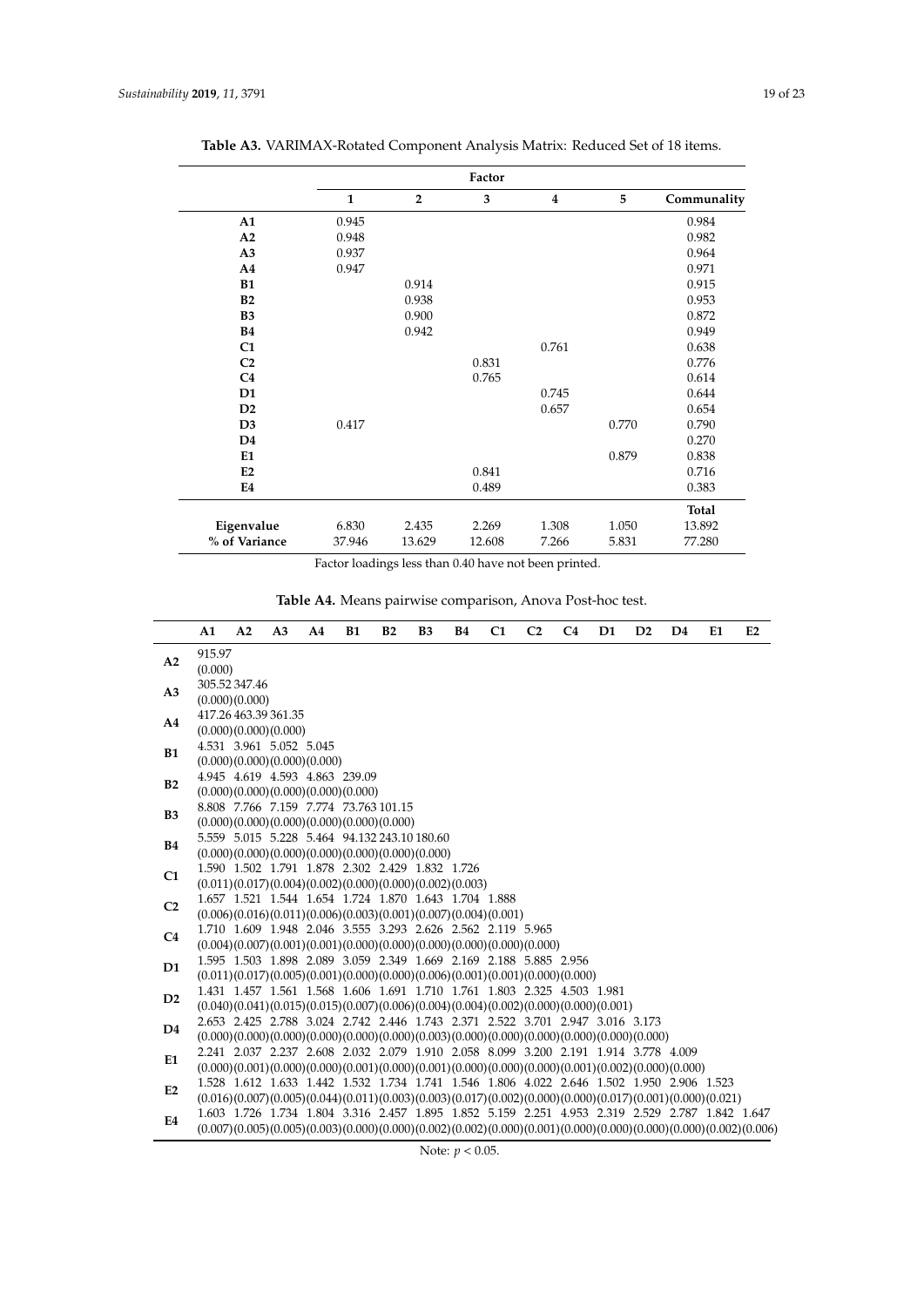#### **References**

- <span id="page-19-0"></span>1. Brundtland, G.; Khalid, M.; Agnelli, S.; Al-Athel, S.; Chidzero, B.; Fadika, L.; Singh, M. *Our Common Future*; Brundtland report; United Nations World Commission on Environment and Development: New York, NY, USA, 1987.
- <span id="page-19-1"></span>2. Dyllick, T.; Hockerts, K. Beyond the business case for corporate sustainability. *Bus. Strateg. Environ.* **2002**, *11*, 130–141. [\[CrossRef\]](http://dx.doi.org/10.1002/bse.323)
- 3. Schaltegger, S.; Burritt, R.L. Corporate sustainability accounting: A nightmare or a dream coming true? *Bus. Strateg. Environ.* **2006**, *15*, 293–295. [\[CrossRef\]](http://dx.doi.org/10.1002/bse.537)
- <span id="page-19-2"></span>4. Johnson, M.P.; Schaltegger, S. Two decades of sustainability & management tools for SMEs: How far have we come? *J. Small Bus. Manag.* **2016**, *54*, 481–505.
- <span id="page-19-3"></span>5. La Torre, M.; Trotta, A.; Chiappini, H.; Rizzello, A. Business models for sustainable finance: The case study of social impact bonds. *Sustainability* **2019**, *11*, 1887. [\[CrossRef\]](http://dx.doi.org/10.3390/su11071887)
- <span id="page-19-4"></span>6. Flower, J. The international integrated reporting council: A story of failure. *Crit. Perspec. Acc.* **2015**, *27*, 1–17. [\[CrossRef\]](http://dx.doi.org/10.1016/j.cpa.2014.07.002)
- <span id="page-19-5"></span>7. Dumay, J.; Bernardi, C.; Guthrie, J.; Demartini, P. Integrated reporting: A structured literature review. *Acc. Forum* **2016**, *40*, 166–185. [\[CrossRef\]](http://dx.doi.org/10.1016/j.accfor.2016.06.001)
- <span id="page-19-6"></span>8. Klaus, F.; Kroczak, A.; Facchinetti, G.; Egloff, S. *Economy for the Common Good. DAS in Sustainable Business*; Business School Lausanne: Lausanne, Switzerland, 2013; Available online: https://[balance.ecogood.org](https://balance.ecogood.org/ecg-reports/bsl-economy-of-the-common-good.pdf)/ecgreports/[bsl-economy-of-the-common-good.pdf](https://balance.ecogood.org/ecg-reports/bsl-economy-of-the-common-good.pdf) (accessed on 15 April 2019).
- <span id="page-19-7"></span>9. Frémeaux, S.; Michelson, G. The common good of the firm and humanistic management: Conscious capitalism and economy of communion. *J. Bus. Ethics* **2017**, *145*, 701–709. [\[CrossRef\]](http://dx.doi.org/10.1007/s10551-016-3118-6)
- <span id="page-19-8"></span>10. Elkington, J. *Cannibals with Forks: The Triple Bottom Line of the 21st-Century Business*; Capstone Publishing: Oxford, UK, 1997.
- <span id="page-19-9"></span>11. Felber, C. *Neue Werte für die Wirtschaft—eine Alternative zu Kapitalismus und Kommunismus*; Deuticke: Vienna, Àustria, 2008.
- <span id="page-19-10"></span>12. Felber, C. *Gemeinwohl-Ökonomie*; Piper: Munich, Germany, 2018.
- <span id="page-19-11"></span>13. Felber, C. *Change Everything: Creating an Economy for the Common Good*; Zed Books: London, UK, 2015.
- <span id="page-19-12"></span>14. Freeman, R.E. *Strategic Management: A Stakeholder Approach*; Pitman Publishing: Boston, MA, USA, 1984.
- <span id="page-19-13"></span>15. European Economic and Social Committee. The Economy for the Common Good: A Sustainable Economic Model Geared Towards Social Cohesion, EUR-Lex. 2016. Available online: [lex.europa.eu](lex.europa.eu/legal-content/EN/TXT/)/legal-content/EN/ [TXT](lex.europa.eu/legal-content/EN/TXT/)/ (accessed on 15 April 2019).
- <span id="page-19-14"></span>16. Foti, V.T.; Scuderi, A.; Timpanaro, G. The economy of the common good: The expression of a new sustainable economic model. *Qual. Acc. Suc.* **2017**, *18*, 16.
- <span id="page-19-15"></span>17. Gómez-Calvo, V.; Gómez-Alvarez, R. The economy for the common good and the social and solidarity economies, are they complementary? *CIRIEC J. Pub. Soc. Coop. Econ.* **2017**, *87*, 257–294.
- <span id="page-19-16"></span>18. Dierksmeier, C.; Pirson, M. Oikonomia versus chrematistiké, learning from aristotle about the future orientation of business management. *J. Bus. Ethics* **2009**, *88*, 417–430. [\[CrossRef\]](http://dx.doi.org/10.1007/s10551-009-0128-7)
- <span id="page-19-17"></span>19. Freeman, R.E.; Reed, D.L. Stockholders and stakeholders: A new perspective on corporate governance. *Calif. Manag. Rev.* **1983**, *25*, 88–106. [\[CrossRef\]](http://dx.doi.org/10.2307/41165018)
- 20. Donaldson, T.; Preston, L.E. The stakeholder theory of the corporation: Concepts, evidence, and implications. *Acad. Manag. Rev.* **1995**, *20*, 65–91. [\[CrossRef\]](http://dx.doi.org/10.5465/amr.1995.9503271992)
- 21. Mitchell, R.K.; Agle, B.R.; Wood, D.J. Toward a theory of stakeholder identification and salience: Defining the principle of who and what really counts. *Acad. Manag. Rev.* **1997**, *22*, 853–886. [\[CrossRef\]](http://dx.doi.org/10.5465/amr.1997.9711022105)
- <span id="page-19-18"></span>22. Friedman, A.L.; Miles, S. *Stakeholders: Theory and Practice*; Oxford University Press: Oxford, UK, 2006.
- <span id="page-19-19"></span>23. Adeneye, Y.B.; Ahmed, M. Corporate social responsibility and company performance. *J. Bus. Stud. Quart.* **2015**, *7*, 151–166.
- <span id="page-19-20"></span>24. Jiang, C.; Fu, Q. A Win-win outcome between corporate environmental performance and corporate value: From the perspective of stakeholders. *Sustainability* **2019**, *11*, 921–939. [\[CrossRef\]](http://dx.doi.org/10.3390/su11030921)
- <span id="page-19-21"></span>25. Lux, S.; Crook, R.; Woehr, D.J. Mixing business with politics: A meta-analysis of the antecedents and outcomes of corporate political activity. *J. Manag.* **2011**, *37*, 223–247. [\[CrossRef\]](http://dx.doi.org/10.1177/0149206310392233)
- <span id="page-19-22"></span>26. Carroll, A.B.; Buchholtz, A. *Business and Society: Ethics and Stakeholder Management*, 6th ed.; Thompson Learning: Mason, OH, USA, 2006.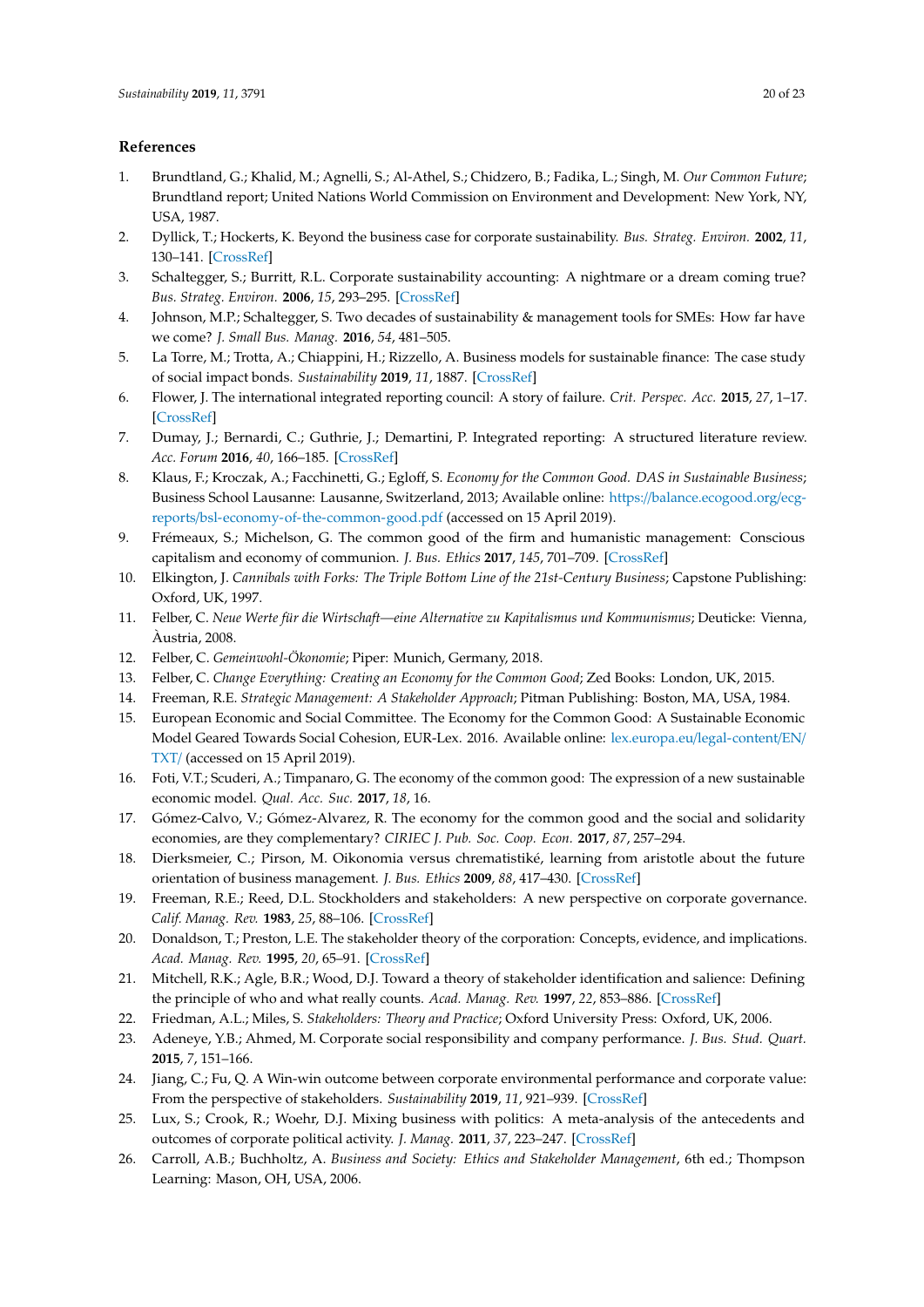- <span id="page-20-0"></span>27. Ackermann, F.; Eden, C. Strategic management of stakeholders: Theory and practice. *Long Range Plan.* **2011**, *44*, 179–196. [\[CrossRef\]](http://dx.doi.org/10.1016/j.lrp.2010.08.001)
- <span id="page-20-1"></span>28. Bellantuono, N.; Pontrandolfo, P.; Scozzi, B. Capturing the stakeholders' view in sustainability reporting: A novel approach. *Sustainability* **2016**, *8*, 379. [\[CrossRef\]](http://dx.doi.org/10.3390/su8040379)
- <span id="page-20-2"></span>29. Miles, S. Stakeholder theory classification: A theoretical and empirical evaluation of definitions. *J. Bus. Ethics* **2017**, *142*, 437–459. [\[CrossRef\]](http://dx.doi.org/10.1007/s10551-015-2741-y)
- <span id="page-20-3"></span>30. Smith, H.J. The Shareholders vs. Stakeholders debate. *MIT Sloan Manag. Rev.* **2003**, *44*, 85–91.
- <span id="page-20-4"></span>31. Argandoña, A. The stakeholder theory and the common good. *J. Bus. Ethics* **1998**, *17*, 1093–1102. [\[CrossRef\]](http://dx.doi.org/10.1023/A:1006075517423)
- <span id="page-20-5"></span>32. Porter, M.; Kramer, M. Creating shared value. *Harvard Bus. Rev.* **2011**, *89*, 1–17.
- <span id="page-20-6"></span>33. Barisan, L.; Lucchetta, M.; Bolzonella, C.; Boatto, V. How does carbon footprint create shared values in the wine industry? Empirical evidence from prosecco superiore PDO's wine district. *Sustainability* **2019**, *11*, 3037. [\[CrossRef\]](http://dx.doi.org/10.3390/su11113037)
- <span id="page-20-7"></span>34. Porter, M.; Kramer, M. Strategy and society: The link between competitive advantage and corporate social responsibility. *Harvard Bus. Rev.* **2006**, *84*, 1–13.
- <span id="page-20-8"></span>35. Wójcik, P. How creating shared value differs from corporate social responsibility. *J. Manag. Bus. Admin.* **2016**, *24*, 32–55. [\[CrossRef\]](http://dx.doi.org/10.7206/jmba.ce.2450-7814.168)
- <span id="page-20-9"></span>36. Florin, J.; Schmidt, E. Creating shared value in the hybrid venture arena: A business model innovation perspective. *J. Soc. Entrepren.* **2011**, *2*, 165–197. [\[CrossRef\]](http://dx.doi.org/10.1080/19420676.2011.614631)
- <span id="page-20-10"></span>37. Beschorner, T. Creating shared value: The one-trick pony approach. *Bus. Ethics J. Rev.* **2014**, *1*, 106–112. [\[CrossRef\]](http://dx.doi.org/10.12747/bejr2013.01.17)
- <span id="page-20-11"></span>38. Michelini, L.; Fiorentino, D. New business models for creating shared value. *Soc. Responsib. J.* **2012**, *8*, 561–577. [\[CrossRef\]](http://dx.doi.org/10.1108/17471111211272129)
- <span id="page-20-12"></span>39. Pfitzer, M.; Bockstette, V.; Stamp, M. Innovating for shared value. *Harvard Bus. Rev.* **2013**, *91*, 100–107.
- <span id="page-20-13"></span>40. De los Reyes, G., Jr.; Scholz, M.; Smith, N.C. Beyond the "Win-Win" creating shared value requires ethical frameworks. *Calif. Manag. Rev.* **2017**, *59*, 142–167. [\[CrossRef\]](http://dx.doi.org/10.1177/0008125617695286)
- <span id="page-20-14"></span>41. Hartman, L.P.; Werhane, P.H. Proposition: Shared value as an incomplete mental model. *Bus. Ethics J. Rev.* **2013**, *1*, 36–43. [\[CrossRef\]](http://dx.doi.org/10.12747/bejr2013.01.02)
- <span id="page-20-15"></span>42. Crane, A.; Palazzo, G.; Spence, L.J.; Matten, D. Contesting the value of creating shared value. *Calif. Manag. Rev.* **2014**, *56*, 130–153. [\[CrossRef\]](http://dx.doi.org/10.1525/cmr.2014.56.2.130)
- <span id="page-20-16"></span>43. Carroll, A.B. A three-dimensional conceptual model of corporate performance. *Acad. Manag. Rev.* **1979**, *4*, 497–505. [\[CrossRef\]](http://dx.doi.org/10.5465/amr.1979.4498296)
- 44. Carroll, A.B. The pyramid of corporate social responsibility: Toward the moral management of organizational stakeholders. *Bus. Horizons* **1991**, *34*, 39–48. [\[CrossRef\]](http://dx.doi.org/10.1016/0007-6813(91)90005-G)
- <span id="page-20-17"></span>45. Carroll, A.B. Corporate social responsibility. *Bus. Soc.* **1999**, *38*, 268–295. [\[CrossRef\]](http://dx.doi.org/10.1177/000765039903800303)
- <span id="page-20-18"></span>46. Ansaram, K.; Pariag-Maraye, N. Modelling the impact of responsibility levels on corporate financial performance: The. *case of top 100 firms in mauritius Bus. Econ. Res.* **2018**, *8*, 118–138.
- <span id="page-20-19"></span>47. Jose, S.; Venkitachalam, K. A matrix model towards CSR—Moving from one size fit approach. *J. Strat. Manag.* **2019**, *12*, 243–255. [\[CrossRef\]](http://dx.doi.org/10.1108/JSMA-07-2018-0071)
- <span id="page-20-20"></span>48. Savitz, A. *The Triple Bottom Line: How Today's Best-Run Companies are Achieving Economic, Social and Environmental Success-And How you can too*; John Wiley & Sons: Hoboken, NJ, USA, 2013.
- <span id="page-20-21"></span>49. Fauzi, H.; Svensson, G.; Rahman, A.A. "Triple bottom line" as "Sustainable corporate performance": A proposition for the future. *Sustainability* **2010**, *2*, 1345–1360. [\[CrossRef\]](http://dx.doi.org/10.3390/su2051345)
- <span id="page-20-22"></span>50. Gimenez, C.; Sierra, V.; Rodon, J. Sustainable operations: Their impact on the triple bottom line. *Int. J. Prod. Econ.* **2012**, *140*, 149–159. [\[CrossRef\]](http://dx.doi.org/10.1016/j.ijpe.2012.01.035)
- <span id="page-20-23"></span>51. Norman, W.; MacDonald, C. Getting to the bottom of the triple bottom line. *Bus. Ethics Quart.* **2004**, *14*, 243–262. [\[CrossRef\]](http://dx.doi.org/10.5840/beq200414211)
- <span id="page-20-24"></span>52. Hristov, I.; Chirico, A.; Appolloni, A. Sustainability value creation, survival, and growth of the company: A critical perspective in the Sustainability Balanced Scorecard (SBSC). *Sustainability* **2019**, *11*, 2119–2138. [\[CrossRef\]](http://dx.doi.org/10.3390/su11072119)
- <span id="page-20-25"></span>53. Hubbard, G. Measuring organizational performance: Beyond the triple bottom line. *Bus. Strat. Environ.* **2009**, *18*, 177–191. [\[CrossRef\]](http://dx.doi.org/10.1002/bse.564)
- <span id="page-20-26"></span>54. Elkington, J. The Holy Grail of Integrated Reporting. 2009. Available online: http://[www.sustainability.com](http://www.sustainability.com/blog/the-holy-grail-of-integrated-reporting)/ blog/[the-holy-grail-of-integrated-reporting](http://www.sustainability.com/blog/the-holy-grail-of-integrated-reporting) (accessed on 8 April 2019).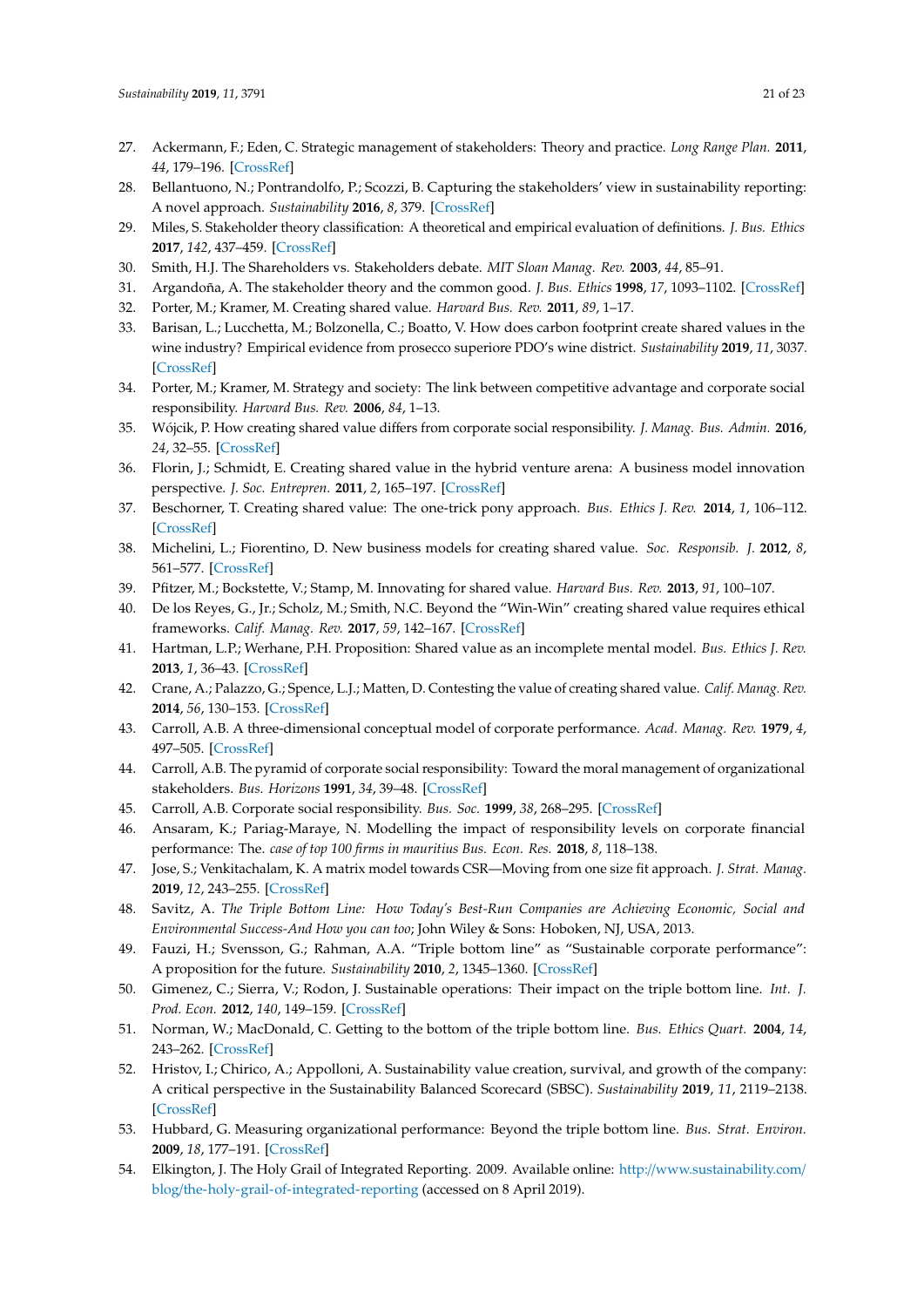- <span id="page-21-0"></span>55. Elkington, J. 25 years ago i coined the phrase "Triple Bottom Line." Here's why it's time to rethink it. *Harvard Bus. Rev.* **2018**. Available online: https://hbr.org/2018/06/[25-years-ago-i-coined-the-phrase-triple](https://hbr.org/2018/06/25-years-ago-i-coined-the-phrase-triple-bottom-line-heres-why-im-giving-up-on-it)[bottom-line-heres-why-im-giving-up-on-it](https://hbr.org/2018/06/25-years-ago-i-coined-the-phrase-triple-bottom-line-heres-why-im-giving-up-on-it) (accessed on 8 April 2019).
- <span id="page-21-1"></span>56. Gray, R.; Milne, M. Sustainability reporting: Who's kidding whom? *Chart. Account. J. New Zeal.* **2002**, *81*, 66–70.
- <span id="page-21-2"></span>57. McDonough, W.; Braungart, M. Design for the triple top line: New tools for sustainable commerce. *Corp. Environ. Strat.* **2002**, *9*, 251–258. [\[CrossRef\]](http://dx.doi.org/10.1016/S1066-7938(02)00069-6)
- <span id="page-21-3"></span>58. Henderson, J.C. Corporate social responsibility and tourism: Hotel companies in Phuket, Thailand, after the Indian Ocean tsunami. *Int. J. Hosp. Manag.* **2007**, *26*, 228–239. [\[CrossRef\]](http://dx.doi.org/10.1016/j.ijhm.2006.02.001)
- <span id="page-21-4"></span>59. Salzmann, O.; Ionescu-Somers, A.; Steger, U. The business case for corporate sustainability: Literature review and research options. *Eur. Manag. J.* **2005**, *23*, 27–36. [\[CrossRef\]](http://dx.doi.org/10.1016/j.emj.2004.12.007)
- <span id="page-21-5"></span>60. Fechete, F.; Nedelcu, A. Performance management assessment model for sustainable development. *Sustainability* **2019**, *11*, 2779. [\[CrossRef\]](http://dx.doi.org/10.3390/su11102779)
- <span id="page-21-6"></span>61. Van Marrewijk, M. Concepts and definitions of CSR and corporate sustainability: Between agency and communion. *J. Bus. Ethics* **2003**, *44*, 95–105. [\[CrossRef\]](http://dx.doi.org/10.1023/A:1023331212247)
- <span id="page-21-7"></span>62. Montiel, I. Corporate social responsibility and corporate sustainability: Separate pasts, common futures. *Organ. Environ.* **2008**, *21*, 245–269. [\[CrossRef\]](http://dx.doi.org/10.1177/1086026608321329)
- <span id="page-21-8"></span>63. Atkinson, G. Measuring corporate sustainability. *J. Environ. Plan. Manag.* **2000**, *43*, 235–252. [\[CrossRef\]](http://dx.doi.org/10.1080/09640560010694)
- <span id="page-21-9"></span>64. Perrini, F.; Tencati, A. Sustainability and stakeholder management: The need for new corporate performance evaluation and reporting systems. *Bus. Strat. Environ.* **2006**, *15*, 296–308. [\[CrossRef\]](http://dx.doi.org/10.1002/bse.538)
- <span id="page-21-10"></span>65. Schaltegger, S.; Lüdeke-Freund, F.; Hansen, E.G. Business cases for sustainability: The role of business model innovation for corporate sustainability. *Int. J. Innov. Sustain. Dev.* **2012**, *6*, 95–119. [\[CrossRef\]](http://dx.doi.org/10.1504/IJISD.2012.046944)
- <span id="page-21-11"></span>66. Raluca, C.; Costin, V. Performance evaluation of the implementation of the 2013/34/EU directive in Romania on the basis of corporate social responsibility reports. *Sustainability* **2019**, *11*, 2531–2547.
- <span id="page-21-12"></span>67. Aras, G.; Crowther, D. Corporate sustainability reporting: A study in disingenuity? *J. Bus. Ethics* **2009**, *87*, 279. [\[CrossRef\]](http://dx.doi.org/10.1007/s10551-008-9806-0)
- <span id="page-21-13"></span>68. Willis, A. The role of the global reporting initiative's sustainability reporting guidelines in the social screening of investments. *J. Bus. Ethics* **2003**, *43*, 233–237. [\[CrossRef\]](http://dx.doi.org/10.1023/A:1022958618391)
- <span id="page-21-14"></span>69. Visser, W.; Tolhurst, N. *The World Guide to CSR: A Country-by-Country Analysis of Corporate Sustainability and Responsibility*; Routledge: London, UK, 2017.
- <span id="page-21-15"></span>70. Levy, D.L.; Szejnwald Brown, H.; De Jong, M. The contested politics of corporate governance: The case of the global reporting initiative. *Bus. Soc.* **2010**, *49*, 88–115. [\[CrossRef\]](http://dx.doi.org/10.1177/0007650309345420)
- <span id="page-21-16"></span>71. Ballou, B.; Heitger, D.L.; Landes, C.E.; Adams, M. The future of corporate sustainability reporting. *J. Account.* **2006**, *202*, 65–74.
- <span id="page-21-17"></span>72. Milne, M.J.; Gray, R. W(h)ither ecology? The triple bottom line, the global reporting initiative, and corporate sustainability reporting. *J. Bus. Ethics* **2013**, *118*, 13–29. [\[CrossRef\]](http://dx.doi.org/10.1007/s10551-012-1543-8)
- <span id="page-21-18"></span>73. González, J.A.; Núñez, J. Socially responsible investment: A view from the social rating agencies of Vigeo-Eiris and MSCI ESG Stats. *Financ. Mark. Valuat.* **2018**, *4*, 39–55.
- <span id="page-21-19"></span>74. Association for the promotion of the Economy for the Common Good. Common Good Matrix. 2015. Available online: https://www.ecogood.org/en/[common-good-balance-sheet](https://www.ecogood.org/en/common-good-balance-sheet/common-good-matrix/)/common-good-matrix/ (accessed on 8 April 2019).
- <span id="page-21-20"></span>75. Heidbrink, L.; Kny, J.; Köhne, R.; Sommer, B.; Stumpf, K.; Welzer, H.; Wiefek, J. Schlussbericht für das Verbundprojekt Gemeinwohl-Ökonomie im Vergleich Unternehmerischer Nachhaltigkeitsstrategien (GIVUN). Flensburg & Kiel, 2018. Available online: https://[www.ecogood.org](https://www.ecogood.org/media/filer_public/2a/b5/2ab5defc-c5a0-4164-9b05-6efbc3019ad4/givun-schlussbericht.pdf)/media/filer\_public/2a/b5/ [2ab5defc-c5a0-4164-9b05-6efbc3019ad4](https://www.ecogood.org/media/filer_public/2a/b5/2ab5defc-c5a0-4164-9b05-6efbc3019ad4/givun-schlussbericht.pdf)/givun-schlussbericht.pdf (accessed on 8 April 2019).
- <span id="page-21-21"></span>76. Hair, J.F.; Black, W.C.; Babin, B.J.; Anderson, R.E. *Multivariate Data Analysis*, 6th ed.; Pearson New International Edition: Harlow, UK, 2010.
- <span id="page-21-22"></span>77. Rummel, R.J. *Applied Factor Analysis*; Northwestern University Press: Evanston, IL, USA, 1970.
- <span id="page-21-23"></span>78. Gorsuch, R.L. *Factor Analysis*; Hillsdale, Lawrence Erlbaum Associates: Hoboken, NJ, USA, 1983.
- <span id="page-21-24"></span>79. Muthen, B.; Kapplan, D. A comparison of some methodologies for the factor analysis of non-normal like variables. *Br. J. Math. Stat. Psychol.* **1985**, *38*, 171–189. [\[CrossRef\]](http://dx.doi.org/10.1111/j.2044-8317.1985.tb00832.x)
- <span id="page-21-25"></span>80. Kaiser, H.F. A second-generation little jiffi. *Psychometrica* **1970**, *35*, 401–415. [\[CrossRef\]](http://dx.doi.org/10.1007/BF02291817)
- <span id="page-21-26"></span>81. Kaiser, H.F. Little Jiffi, Mark IV. *Educ. Psychol. Meas.* **1974**, *34*, 111–117. [\[CrossRef\]](http://dx.doi.org/10.1177/001316447403400115)